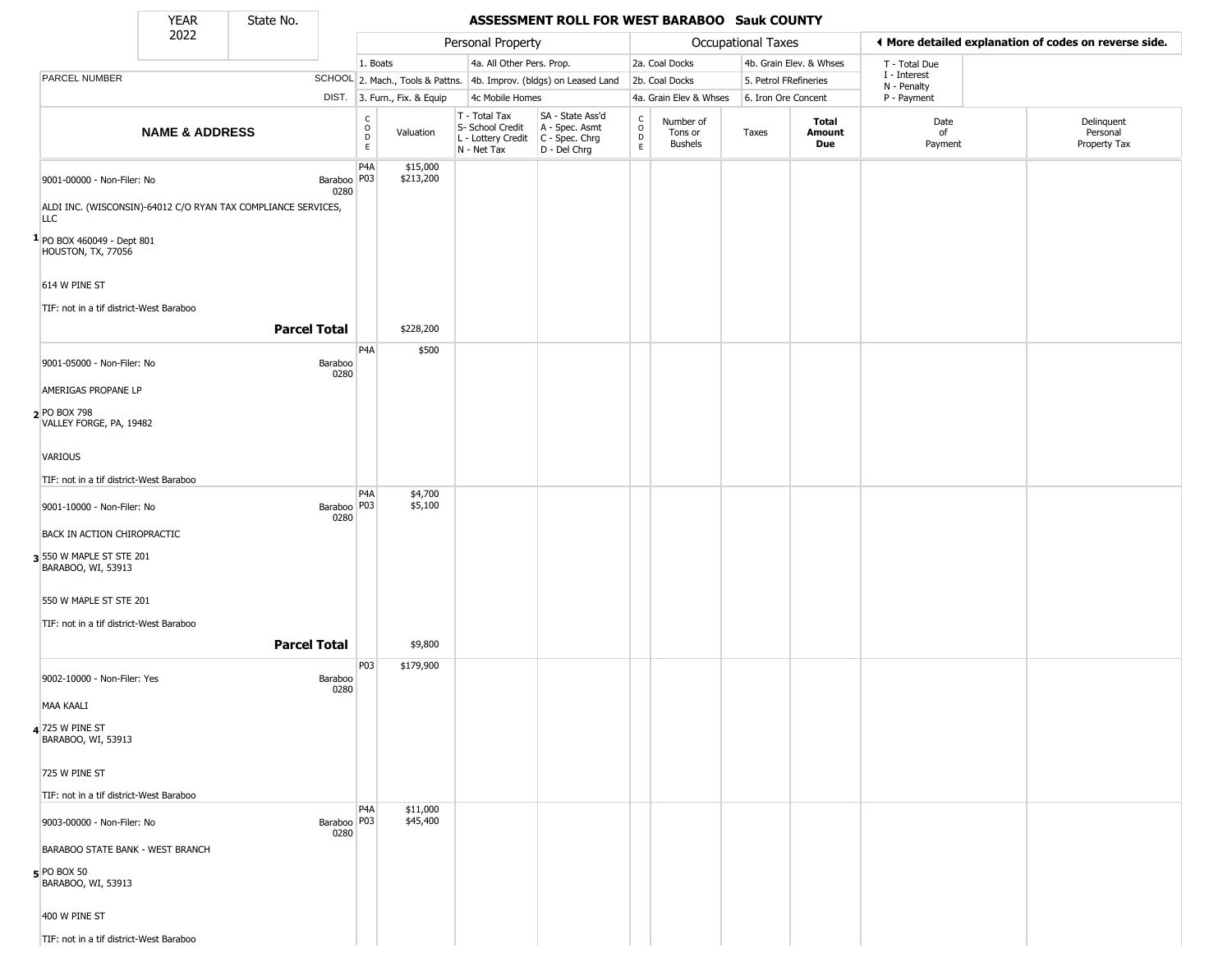|                                              | <b>YEAR</b>               | State No. |                       |                                                          |                              |                                                                        | ASSESSMENT ROLL FOR WEST BARABOO Sauk COUNTY                         |                                                          |                                        |                    |                         |                             |                                                       |
|----------------------------------------------|---------------------------|-----------|-----------------------|----------------------------------------------------------|------------------------------|------------------------------------------------------------------------|----------------------------------------------------------------------|----------------------------------------------------------|----------------------------------------|--------------------|-------------------------|-----------------------------|-------------------------------------------------------|
|                                              | 2022                      |           |                       |                                                          |                              | Personal Property                                                      |                                                                      |                                                          |                                        | Occupational Taxes |                         |                             | ♦ More detailed explanation of codes on reverse side. |
|                                              |                           |           |                       | 1. Boats                                                 |                              | 4a. All Other Pers. Prop.                                              |                                                                      |                                                          | 2a. Coal Docks                         |                    | 4b. Grain Elev. & Whses | T - Total Due               |                                                       |
| PARCEL NUMBER                                |                           |           |                       |                                                          |                              |                                                                        | SCHOOL 2. Mach., Tools & Pattns. 4b. Improv. (bldgs) on Leased Land  |                                                          | 2b. Coal Docks                         |                    | 5. Petrol FRefineries   | I - Interest<br>N - Penalty |                                                       |
|                                              |                           |           |                       |                                                          | DIST. 3. Furn., Fix. & Equip | 4c Mobile Homes                                                        |                                                                      |                                                          | 4a. Grain Elev & Whses                 |                    | 6. Iron Ore Concent     | P - Payment                 |                                                       |
|                                              | <b>NAME &amp; ADDRESS</b> |           |                       | $\begin{matrix} 0 \\ 0 \\ D \end{matrix}$<br>$\mathsf E$ | Valuation                    | T - Total Tax<br>S- School Credit<br>L - Lottery Credit<br>N - Net Tax | SA - State Ass'd<br>A - Spec. Asmt<br>C - Spec. Chrg<br>D - Del Chrg | $\begin{matrix} 0 \\ 0 \\ D \end{matrix}$<br>$\mathsf E$ | Number of<br>Tons or<br><b>Bushels</b> | Taxes              | Total<br>Amount<br>Due  | Date<br>of<br>Payment       | Delinquent<br>Personal<br>Property Tax                |
|                                              |                           |           | <b>Parcel Total</b>   |                                                          | \$56,400                     |                                                                        |                                                                      |                                                          |                                        |                    |                         |                             |                                                       |
| 9003-40000 - Non-Filer: No                   |                           |           | Baraboo P03<br>0280   | P4A                                                      | \$300<br>\$123,200           |                                                                        |                                                                      |                                                          |                                        |                    |                         |                             |                                                       |
| BAXTER DENTAL CENTER INC                     |                           |           |                       |                                                          |                              |                                                                        |                                                                      |                                                          |                                        |                    |                         |                             |                                                       |
| 6 501 W MULBERRY ST<br>BARABOO, WI, 53913    |                           |           |                       |                                                          |                              |                                                                        |                                                                      |                                                          |                                        |                    |                         |                             |                                                       |
| 501 W MULBERRY ST                            |                           |           |                       |                                                          |                              |                                                                        |                                                                      |                                                          |                                        |                    |                         |                             |                                                       |
| TIF: not in a tif district-West Baraboo      |                           |           |                       |                                                          |                              |                                                                        |                                                                      |                                                          |                                        |                    |                         |                             |                                                       |
|                                              |                           |           | <b>Parcel Total</b>   |                                                          | \$123,500                    |                                                                        |                                                                      |                                                          |                                        |                    |                         |                             |                                                       |
| 9005-50000 - Non-Filer: Yes                  |                           |           | Baraboo P03<br>0280   | P4A                                                      | \$100<br>\$3,700             |                                                                        |                                                                      |                                                          |                                        |                    |                         |                             |                                                       |
| THE FAT SQUIRREL LOUNGE, LLC                 |                           |           |                       |                                                          |                              |                                                                        |                                                                      |                                                          |                                        |                    |                         |                             |                                                       |
| 7 750 W PINE ST<br>BARABOO, WI, 53913        |                           |           |                       |                                                          |                              |                                                                        |                                                                      |                                                          |                                        |                    |                         |                             |                                                       |
| 750 W PINE ST                                |                           |           |                       |                                                          |                              |                                                                        |                                                                      |                                                          |                                        |                    |                         |                             |                                                       |
| TIF: not in a tif district-West Baraboo      |                           |           |                       |                                                          |                              |                                                                        |                                                                      |                                                          |                                        |                    |                         |                             |                                                       |
|                                              |                           |           | <b>Parcel Total</b>   |                                                          | \$3,800                      |                                                                        |                                                                      |                                                          |                                        |                    |                         |                             |                                                       |
|                                              |                           |           |                       | P03                                                      | \$9,800                      |                                                                        |                                                                      |                                                          |                                        |                    |                         |                             |                                                       |
| 9006-00000 - Non-Filer: No                   |                           |           | Baraboo   P4A<br>0280 |                                                          | \$12,100                     |                                                                        |                                                                      |                                                          |                                        |                    |                         |                             |                                                       |
| CULVER'S - CULVCO, LLC                       |                           |           |                       |                                                          |                              |                                                                        |                                                                      |                                                          |                                        |                    |                         |                             |                                                       |
| 8 1240 WATER ST<br>PRAIRIE DU SAC, WI, 53578 |                           |           |                       |                                                          |                              |                                                                        |                                                                      |                                                          |                                        |                    |                         |                             |                                                       |
| 420 LINN ST                                  |                           |           |                       |                                                          |                              |                                                                        |                                                                      |                                                          |                                        |                    |                         |                             |                                                       |
| TIF: not in a tif district-West Baraboo      |                           |           |                       |                                                          |                              |                                                                        |                                                                      |                                                          |                                        |                    |                         |                             |                                                       |
|                                              |                           |           | <b>Parcel Total</b>   |                                                          | \$21,900                     |                                                                        |                                                                      |                                                          |                                        |                    |                         |                             |                                                       |
| 9007-00000 - Non-Filer: No                   |                           |           | Baraboo   P03         | P <sub>4</sub> A                                         | \$1,700<br>\$35,100          |                                                                        |                                                                      |                                                          |                                        |                    |                         |                             |                                                       |
| CAMPUS INN MOTEL SHREE GOPINATH, INC         |                           |           | 0280                  |                                                          |                              |                                                                        |                                                                      |                                                          |                                        |                    |                         |                             |                                                       |
| 9 1013 8TH ST<br>BARABOO, WI, 53913          |                           |           |                       |                                                          |                              |                                                                        |                                                                      |                                                          |                                        |                    |                         |                             |                                                       |
| 750 W PINE ST                                |                           |           |                       |                                                          |                              |                                                                        |                                                                      |                                                          |                                        |                    |                         |                             |                                                       |
| TIF: not in a tif district-West Baraboo      |                           |           |                       |                                                          |                              |                                                                        |                                                                      |                                                          |                                        |                    |                         |                             |                                                       |
|                                              |                           |           | <b>Parcel Total</b>   |                                                          | \$36,800                     |                                                                        |                                                                      |                                                          |                                        |                    |                         |                             |                                                       |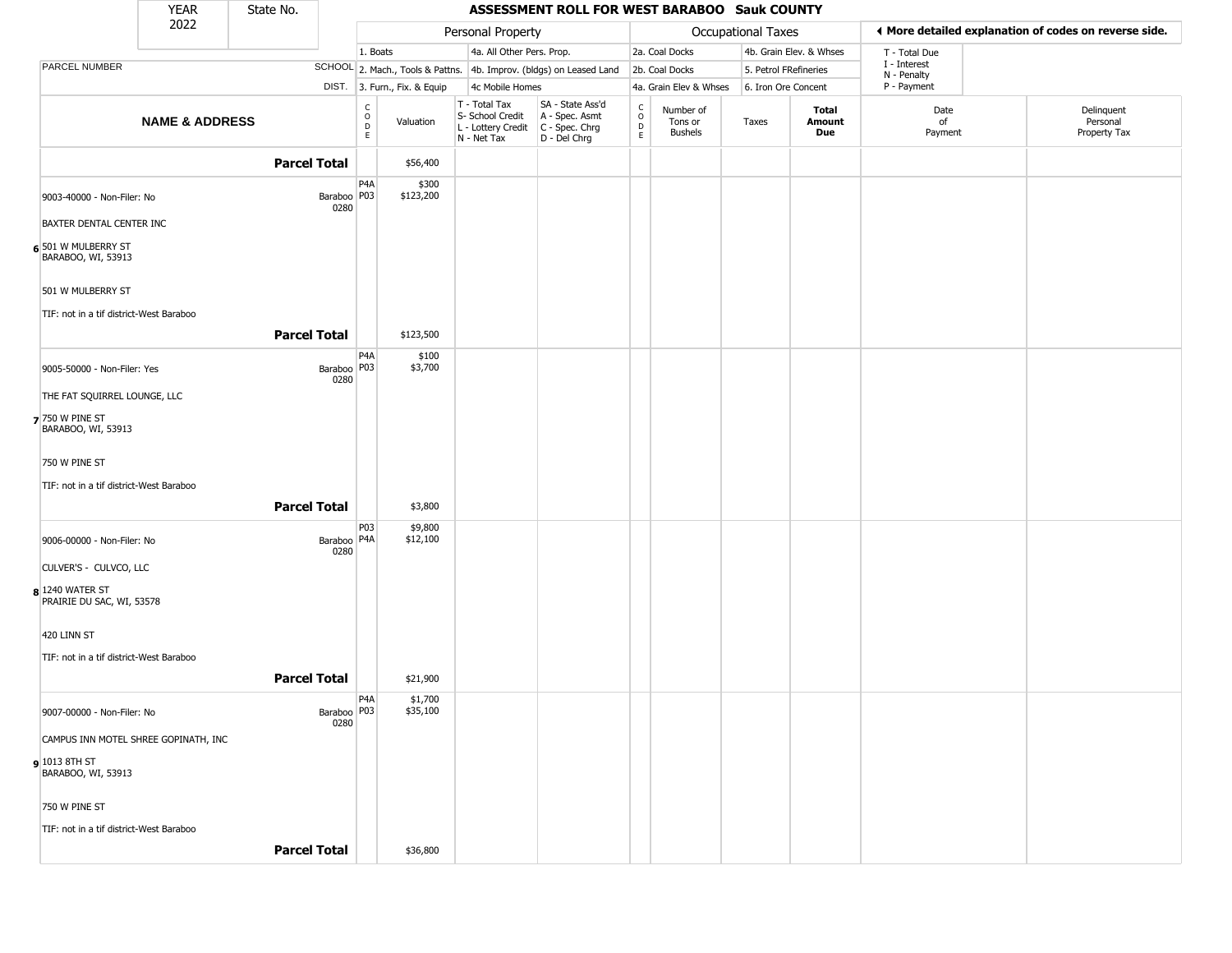|                                             | <b>YEAR</b>               | State No. |                       |                        |                              |                                                                        | ASSESSMENT ROLL FOR WEST BARABOO Sauk COUNTY                         |                                             |                                        |                       |                         |                             |                                                       |
|---------------------------------------------|---------------------------|-----------|-----------------------|------------------------|------------------------------|------------------------------------------------------------------------|----------------------------------------------------------------------|---------------------------------------------|----------------------------------------|-----------------------|-------------------------|-----------------------------|-------------------------------------------------------|
|                                             | 2022                      |           |                       |                        |                              | Personal Property                                                      |                                                                      |                                             |                                        | Occupational Taxes    |                         |                             | ◀ More detailed explanation of codes on reverse side. |
|                                             |                           |           |                       | 1. Boats               |                              | 4a. All Other Pers. Prop.                                              |                                                                      |                                             | 2a. Coal Docks                         |                       | 4b. Grain Elev. & Whses | T - Total Due               |                                                       |
| PARCEL NUMBER                               |                           |           |                       |                        |                              |                                                                        | SCHOOL 2. Mach., Tools & Pattns. 4b. Improv. (bldgs) on Leased Land  |                                             | 2b. Coal Docks                         | 5. Petrol FRefineries |                         | I - Interest<br>N - Penalty |                                                       |
|                                             |                           |           |                       |                        | DIST. 3. Furn., Fix. & Equip | 4c Mobile Homes                                                        |                                                                      |                                             | 4a. Grain Elev & Whses                 | 6. Iron Ore Concent   |                         | P - Payment                 |                                                       |
|                                             | <b>NAME &amp; ADDRESS</b> |           |                       | C<br>$\circ$<br>D<br>E | Valuation                    | T - Total Tax<br>S- School Credit<br>L - Lottery Credit<br>N - Net Tax | SA - State Ass'd<br>A - Spec. Asmt<br>C - Spec. Chrg<br>D - Del Chrg | $\mathsf{C}$<br>$\circ$<br>$\mathsf D$<br>E | Number of<br>Tons or<br><b>Bushels</b> | Taxes                 | Total<br>Amount<br>Due  | Date<br>of<br>Payment       | Delinquent<br>Personal<br>Property Tax                |
| 9007-14000 - Non-Filer: No                  |                           |           | Baraboo<br>0280       | P <sub>4</sub> A       | \$1,100                      |                                                                        |                                                                      |                                             |                                        |                       |                         |                             |                                                       |
| THE COCA-COLA COMPANY C/O PROPERTY TAX DEPT |                           |           |                       |                        |                              |                                                                        |                                                                      |                                             |                                        |                       |                         |                             |                                                       |
| 10 PO BOX 1734<br>ATLANTA, GA, 30301        |                           |           |                       |                        |                              |                                                                        |                                                                      |                                             |                                        |                       |                         |                             |                                                       |
| 725 W PINE ST                               |                           |           |                       |                        |                              |                                                                        |                                                                      |                                             |                                        |                       |                         |                             |                                                       |
| TIF: not in a tif district-West Baraboo     |                           |           |                       | Stat                   | \$0                          |                                                                        |                                                                      |                                             |                                        |                       |                         |                             |                                                       |
| 9007-20100 - Non-Filer: No                  |                           |           | Baraboo e<br>0280 Ass | ess                    |                              |                                                                        |                                                                      |                                             |                                        |                       |                         |                             |                                                       |
| CROELL-REDI MIX INC                         |                           |           |                       | ed                     |                              |                                                                        |                                                                      |                                             |                                        |                       |                         |                             |                                                       |
| 11 PO BOX 430<br>NEW HAMPTON, IA, 50659     |                           |           |                       |                        |                              |                                                                        |                                                                      |                                             |                                        |                       |                         |                             |                                                       |
| 751 LINN ST                                 |                           |           |                       |                        |                              |                                                                        |                                                                      |                                             |                                        |                       |                         |                             |                                                       |
| TIF: TIF #3-West Baraboo                    |                           |           |                       |                        |                              |                                                                        |                                                                      |                                             |                                        |                       |                         |                             |                                                       |
|                                             |                           |           |                       | P03                    | \$600                        |                                                                        |                                                                      |                                             |                                        |                       |                         |                             |                                                       |
| 9008-20000 - Non-Filer: No                  |                           |           | Baraboo<br>0280       |                        |                              |                                                                        |                                                                      |                                             |                                        |                       |                         |                             |                                                       |
| <b>DEAN BLUM EXCAVATING INC</b>             |                           |           |                       |                        |                              |                                                                        |                                                                      |                                             |                                        |                       |                         |                             |                                                       |
| 12 1700 W PINE ST<br>BARABOO, WI, 53913     |                           |           |                       |                        |                              |                                                                        |                                                                      |                                             |                                        |                       |                         |                             |                                                       |
| 1700 W PINE ST                              |                           |           |                       |                        |                              |                                                                        |                                                                      |                                             |                                        |                       |                         |                             |                                                       |
| TIF: not in a tif district-West Baraboo     |                           |           |                       | P03                    | \$600                        |                                                                        |                                                                      |                                             |                                        |                       |                         |                             |                                                       |
| 9008-30000 - Non-Filer: No                  |                           |           | Baraboo<br>0280       |                        |                              |                                                                        |                                                                      |                                             |                                        |                       |                         |                             |                                                       |
| DIRECTV, LLC C/O KROLL LLC                  |                           |           |                       |                        |                              |                                                                        |                                                                      |                                             |                                        |                       |                         |                             |                                                       |
| 13 PO BOX 2789<br>ADDISON, TX, 75001        |                           |           |                       |                        |                              |                                                                        |                                                                      |                                             |                                        |                       |                         |                             |                                                       |
| VARIOUS                                     |                           |           |                       |                        |                              |                                                                        |                                                                      |                                             |                                        |                       |                         |                             |                                                       |
| TIF: not in a tif district-West Baraboo     |                           |           |                       |                        |                              |                                                                        |                                                                      |                                             |                                        |                       |                         |                             |                                                       |
| 9008-33000 - Non-Filer: No                  |                           |           | Baraboo<br>0280       | P03                    | \$1,500                      |                                                                        |                                                                      |                                             |                                        |                       |                         |                             |                                                       |
| <b>DISH NETWORK LLC</b>                     |                           |           |                       |                        |                              |                                                                        |                                                                      |                                             |                                        |                       |                         |                             |                                                       |
| 14 PO BOX 6623<br>ENGLEWOOD, CO, 80155      |                           |           |                       |                        |                              |                                                                        |                                                                      |                                             |                                        |                       |                         |                             |                                                       |
| VARIOUS                                     |                           |           |                       |                        |                              |                                                                        |                                                                      |                                             |                                        |                       |                         |                             |                                                       |
| TIF: not in a tif district-West Baraboo     |                           |           |                       |                        |                              |                                                                        |                                                                      |                                             |                                        |                       |                         |                             |                                                       |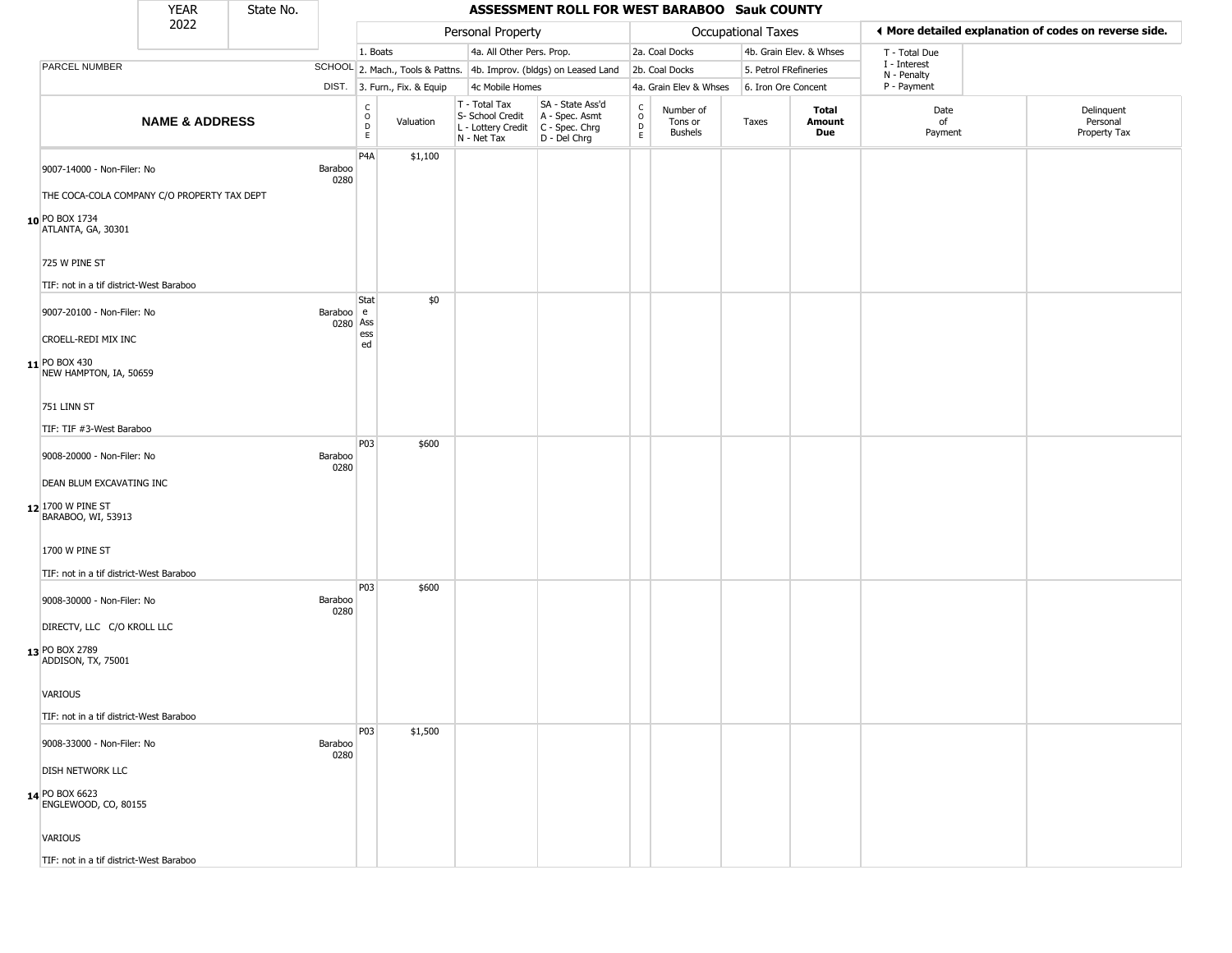|                                                  | <b>YEAR</b>                                  | State No.           |                       |                                             |                              |                                                                        | ASSESSMENT ROLL FOR WEST BARABOO Sauk COUNTY                           |                                        |                                        |                       |                         |                             |                                                       |
|--------------------------------------------------|----------------------------------------------|---------------------|-----------------------|---------------------------------------------|------------------------------|------------------------------------------------------------------------|------------------------------------------------------------------------|----------------------------------------|----------------------------------------|-----------------------|-------------------------|-----------------------------|-------------------------------------------------------|
|                                                  | 2022                                         |                     |                       |                                             |                              | Personal Property                                                      |                                                                        |                                        |                                        | Occupational Taxes    |                         |                             | ♦ More detailed explanation of codes on reverse side. |
|                                                  |                                              |                     |                       | 1. Boats                                    |                              | 4a. All Other Pers. Prop.                                              |                                                                        |                                        | 2a. Coal Docks                         |                       | 4b. Grain Elev. & Whses | T - Total Due               |                                                       |
| PARCEL NUMBER                                    |                                              |                     |                       |                                             |                              |                                                                        | SCHOOL 2. Mach., Tools & Pattns. 4b. Improv. (bldgs) on Leased Land    |                                        | 2b. Coal Docks                         | 5. Petrol FRefineries |                         | I - Interest<br>N - Penalty |                                                       |
|                                                  |                                              |                     |                       |                                             | DIST. 3. Furn., Fix. & Equip | 4c Mobile Homes                                                        |                                                                        |                                        | 4a. Grain Elev & Whses                 | 6. Iron Ore Concent   |                         | P - Payment                 |                                                       |
|                                                  | <b>NAME &amp; ADDRESS</b>                    |                     |                       | $\frac{C}{O}$<br>$\mathsf D$<br>$\mathsf E$ | Valuation                    | T - Total Tax<br>S- School Credit<br>L - Lottery Credit<br>N - Net Tax | SA - State Ass'd<br>A - Spec. Asmt<br>$C - Spec. Chrg$<br>D - Del Chrg | $\delta$<br>$\mathsf D$<br>$\mathsf E$ | Number of<br>Tons or<br><b>Bushels</b> | Taxes                 | Total<br>Amount<br>Due  | Date<br>of<br>Payment       | Delinquent<br>Personal<br>Property Tax                |
| 9008-50000 - Non-Filer: No                       |                                              |                     | Baraboo P4A<br>0280   | P03                                         | \$1,700<br>\$6,800           |                                                                        |                                                                        |                                        |                                        |                       |                         |                             |                                                       |
| <b>EASTON MOTORS INC</b>                         |                                              |                     |                       |                                             |                              |                                                                        |                                                                        |                                        |                                        |                       |                         |                             |                                                       |
| 15 PO BOX 454<br>WISCONSIN DELLS, WI, 53965      |                                              |                     |                       |                                             |                              |                                                                        |                                                                        |                                        |                                        |                       |                         |                             |                                                       |
| 675 W PINE ST                                    |                                              |                     |                       |                                             |                              |                                                                        |                                                                        |                                        |                                        |                       |                         |                             |                                                       |
| TIF: not in a tif district-West Baraboo          |                                              | <b>Parcel Total</b> |                       |                                             | \$8,500                      |                                                                        |                                                                        |                                        |                                        |                       |                         |                             |                                                       |
| 9008-70000 - Non-Filer: Yes                      |                                              |                     | Baraboo   P4A         | P03                                         | \$1,900<br>\$2,100           |                                                                        |                                                                        |                                        |                                        |                       |                         |                             |                                                       |
|                                                  | EDWARD D JONES & CO, LP DBA BRANCH TAX 65372 |                     | 0280                  |                                             |                              |                                                                        |                                                                        |                                        |                                        |                       |                         |                             |                                                       |
|                                                  |                                              |                     |                       |                                             |                              |                                                                        |                                                                        |                                        |                                        |                       |                         |                             |                                                       |
| 16 PO BOX 66528<br>ST LOUIS, MO, 63166           |                                              |                     |                       |                                             |                              |                                                                        |                                                                        |                                        |                                        |                       |                         |                             |                                                       |
| 507 LINN ST                                      |                                              |                     |                       |                                             |                              |                                                                        |                                                                        |                                        |                                        |                       |                         |                             |                                                       |
| TIF: not in a tif district-West Baraboo          |                                              |                     |                       |                                             |                              |                                                                        |                                                                        |                                        |                                        |                       |                         |                             |                                                       |
|                                                  |                                              | <b>Parcel Total</b> |                       |                                             | \$4,000                      |                                                                        |                                                                        |                                        |                                        |                       |                         |                             |                                                       |
| 9011-00000 - Non-Filer: No                       |                                              |                     | Baraboo   P03<br>0280 | P <sub>4</sub> A                            | \$11,800<br>\$48,100         |                                                                        |                                                                        |                                        |                                        |                       |                         |                             |                                                       |
| WELLS FARGO BANK, NA C/O RYAN, LLC               |                                              |                     |                       |                                             |                              |                                                                        |                                                                        |                                        |                                        |                       |                         |                             |                                                       |
| 17 PO BOX 2609<br>CARLSBAD, CA, 92018-2609       |                                              |                     |                       |                                             |                              |                                                                        |                                                                        |                                        |                                        |                       |                         |                             |                                                       |
| 433 LINN ST                                      |                                              |                     |                       |                                             |                              |                                                                        |                                                                        |                                        |                                        |                       |                         |                             |                                                       |
| TIF: not in a tif district-West Baraboo          |                                              |                     |                       |                                             |                              |                                                                        |                                                                        |                                        |                                        |                       |                         |                             |                                                       |
|                                                  |                                              | <b>Parcel Total</b> |                       |                                             | \$59,900                     |                                                                        |                                                                        |                                        |                                        |                       |                         |                             |                                                       |
| 9011-10000 - Non-Filer: No                       |                                              |                     | Baraboo P03<br>0280   | P <sub>4</sub> A                            | \$100<br>\$500               |                                                                        |                                                                        |                                        |                                        |                       |                         |                             |                                                       |
| FIRST WEBER GROUP, INC                           |                                              |                     |                       |                                             |                              |                                                                        |                                                                        |                                        |                                        |                       |                         |                             |                                                       |
| 18 5250 E TERRACE DR STE 1<br>MADISON, WI, 53718 |                                              |                     |                       |                                             |                              |                                                                        |                                                                        |                                        |                                        |                       |                         |                             |                                                       |
| 135 LINN ST                                      |                                              |                     |                       |                                             |                              |                                                                        |                                                                        |                                        |                                        |                       |                         |                             |                                                       |
| TIF: not in a tif district-West Baraboo          |                                              |                     |                       |                                             |                              |                                                                        |                                                                        |                                        |                                        |                       |                         |                             |                                                       |
|                                                  |                                              | <b>Parcel Total</b> |                       |                                             | \$600                        |                                                                        |                                                                        |                                        |                                        |                       |                         |                             |                                                       |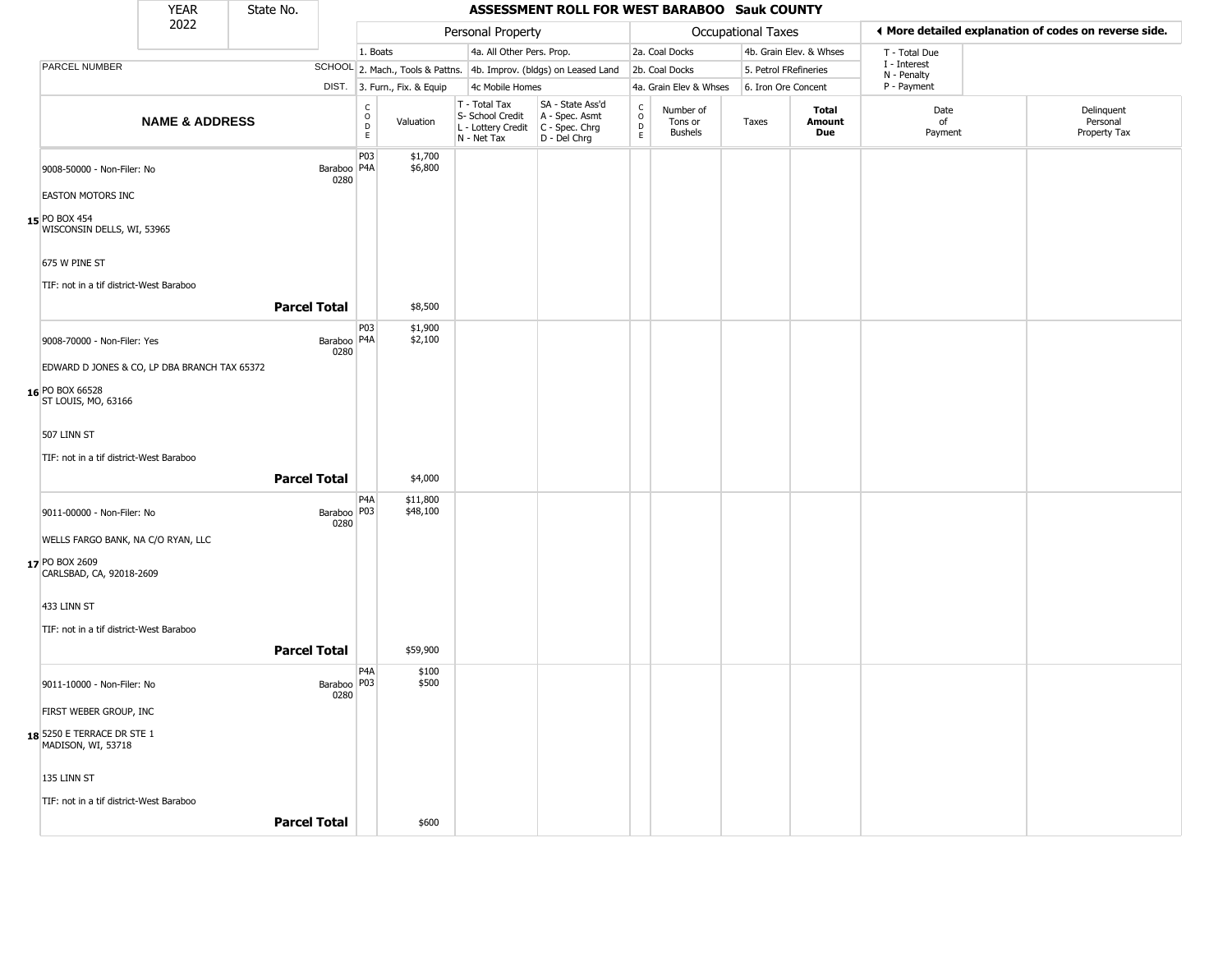|                                                      | <b>YEAR</b>               | State No. |                       |                                   |                              |                                                                        | ASSESSMENT ROLL FOR WEST BARABOO Sauk COUNTY                         |                                    |                                        |                           |                         |                             |                                                       |
|------------------------------------------------------|---------------------------|-----------|-----------------------|-----------------------------------|------------------------------|------------------------------------------------------------------------|----------------------------------------------------------------------|------------------------------------|----------------------------------------|---------------------------|-------------------------|-----------------------------|-------------------------------------------------------|
|                                                      | 2022                      |           |                       |                                   |                              | Personal Property                                                      |                                                                      |                                    |                                        | <b>Occupational Taxes</b> |                         |                             | ◀ More detailed explanation of codes on reverse side. |
|                                                      |                           |           |                       | 1. Boats                          |                              | 4a. All Other Pers. Prop.                                              |                                                                      |                                    | 2a. Coal Docks                         |                           | 4b. Grain Elev. & Whses | T - Total Due               |                                                       |
| <b>PARCEL NUMBER</b>                                 |                           |           |                       |                                   |                              |                                                                        | SCHOOL 2. Mach., Tools & Pattns. 4b. Improv. (bldgs) on Leased Land  |                                    | 2b. Coal Docks                         | 5. Petrol FRefineries     |                         | I - Interest<br>N - Penalty |                                                       |
|                                                      |                           |           |                       |                                   | DIST. 3. Furn., Fix. & Equip | 4c Mobile Homes                                                        |                                                                      |                                    | 4a. Grain Elev & Whses                 | 6. Iron Ore Concent       |                         | P - Payment                 |                                                       |
|                                                      | <b>NAME &amp; ADDRESS</b> |           |                       | $\frac{c}{0}$<br>D<br>$\mathsf E$ | Valuation                    | T - Total Tax<br>S- School Credit<br>L - Lottery Credit<br>N - Net Tax | SA - State Ass'd<br>A - Spec. Asmt<br>C - Spec. Chrg<br>D - Del Chrg | $\int_{0}^{c}$<br>D<br>$\mathsf E$ | Number of<br>Tons or<br><b>Bushels</b> | Taxes                     | Total<br>Amount<br>Due  | Date<br>of<br>Payment       | Delinquent<br>Personal<br>Property Tax                |
| 9015-20000 - Non-Filer: No                           |                           |           | Baraboo<br>0280       | P03                               | \$45,500                     |                                                                        |                                                                      |                                    |                                        |                           |                         |                             |                                                       |
| GREAT AMERICAN FINANCIAL SERVICES CORP               |                           |           |                       |                                   |                              |                                                                        |                                                                      |                                    |                                        |                           |                         |                             |                                                       |
| 19 625 1ST ST SE, STE 800<br>CEDAR RAPIDS, IA, 52401 |                           |           |                       |                                   |                              |                                                                        |                                                                      |                                    |                                        |                           |                         |                             |                                                       |
| VARIOUS                                              |                           |           |                       |                                   |                              |                                                                        |                                                                      |                                    |                                        |                           |                         |                             |                                                       |
| TIF: not in a tif district-West Baraboo              |                           |           |                       |                                   |                              |                                                                        |                                                                      |                                    |                                        |                           |                         |                             |                                                       |
| 9016-20000 - Non-Filer: No                           |                           |           | Baraboo<br>0280       | P03                               | \$15,600                     |                                                                        |                                                                      |                                    |                                        |                           |                         |                             |                                                       |
| GREAT AMERICAN FINANCIAL SERVICES CORP               |                           |           |                       |                                   |                              |                                                                        |                                                                      |                                    |                                        |                           |                         |                             |                                                       |
| 20 625 1ST ST SE, STE 800<br>CEDAR RAPIDS, IA, 52401 |                           |           |                       |                                   |                              |                                                                        |                                                                      |                                    |                                        |                           |                         |                             |                                                       |
| 408 LINN ST                                          |                           |           |                       |                                   |                              |                                                                        |                                                                      |                                    |                                        |                           |                         |                             |                                                       |
| TIF: not in a tif district-West Baraboo              |                           |           |                       |                                   |                              |                                                                        |                                                                      |                                    |                                        |                           |                         |                             |                                                       |
| 9019-20000 - Non-Filer: No                           |                           |           | Baraboo<br>0280       | P <sub>4</sub> A                  | \$100                        |                                                                        |                                                                      |                                    |                                        |                           |                         |                             |                                                       |
| THERESA HERRITZ DBA HAIRAZORS                        |                           |           |                       |                                   |                              |                                                                        |                                                                      |                                    |                                        |                           |                         |                             |                                                       |
| $21$ 405 WILLOW ST<br>BARABOO, WI, 53913             |                           |           |                       |                                   |                              |                                                                        |                                                                      |                                    |                                        |                           |                         |                             |                                                       |
| 405 WILLOW ST                                        |                           |           |                       |                                   |                              |                                                                        |                                                                      |                                    |                                        |                           |                         |                             |                                                       |
| TIF: not in a tif district-West Baraboo              |                           |           |                       | P03                               | \$6,900                      |                                                                        |                                                                      |                                    |                                        |                           |                         |                             |                                                       |
| 9019-80000 - Non-Filer: No                           |                           |           | Baraboo   P4A<br>0280 |                                   | \$8,600                      |                                                                        |                                                                      |                                    |                                        |                           |                         |                             |                                                       |
| HILL-DALE VETERINARY SC                              |                           |           |                       |                                   |                              |                                                                        |                                                                      |                                    |                                        |                           |                         |                             |                                                       |
| 22 536 BERKLEY BLVD<br>BARABOO, WI, 53913            |                           |           |                       |                                   |                              |                                                                        |                                                                      |                                    |                                        |                           |                         |                             |                                                       |
| 536 BERKLEY BLVD                                     |                           |           |                       |                                   |                              |                                                                        |                                                                      |                                    |                                        |                           |                         |                             |                                                       |
| TIF: not in a tif district-West Baraboo              |                           |           |                       |                                   |                              |                                                                        |                                                                      |                                    |                                        |                           |                         |                             |                                                       |
|                                                      |                           |           | <b>Parcel Total</b>   |                                   | \$15,500                     |                                                                        |                                                                      |                                    |                                        |                           |                         |                             |                                                       |
|                                                      |                           |           |                       | P03                               | \$1,900                      |                                                                        |                                                                      |                                    |                                        |                           |                         |                             |                                                       |
| 9020-00000 - Non-Filer: No                           |                           |           | Baraboo<br>0280       |                                   |                              |                                                                        |                                                                      |                                    |                                        |                           |                         |                             |                                                       |
| HILLS WIRING INC                                     |                           |           |                       |                                   |                              |                                                                        |                                                                      |                                    |                                        |                           |                         |                             |                                                       |
| $23$ 615 W HILL ST<br>BARABOO, WI, 53913             |                           |           |                       |                                   |                              |                                                                        |                                                                      |                                    |                                        |                           |                         |                             |                                                       |
| 615 W HILL ST                                        |                           |           |                       |                                   |                              |                                                                        |                                                                      |                                    |                                        |                           |                         |                             |                                                       |
| TIF: not in a tif district-West Baraboo              |                           |           |                       |                                   |                              |                                                                        |                                                                      |                                    |                                        |                           |                         |                             |                                                       |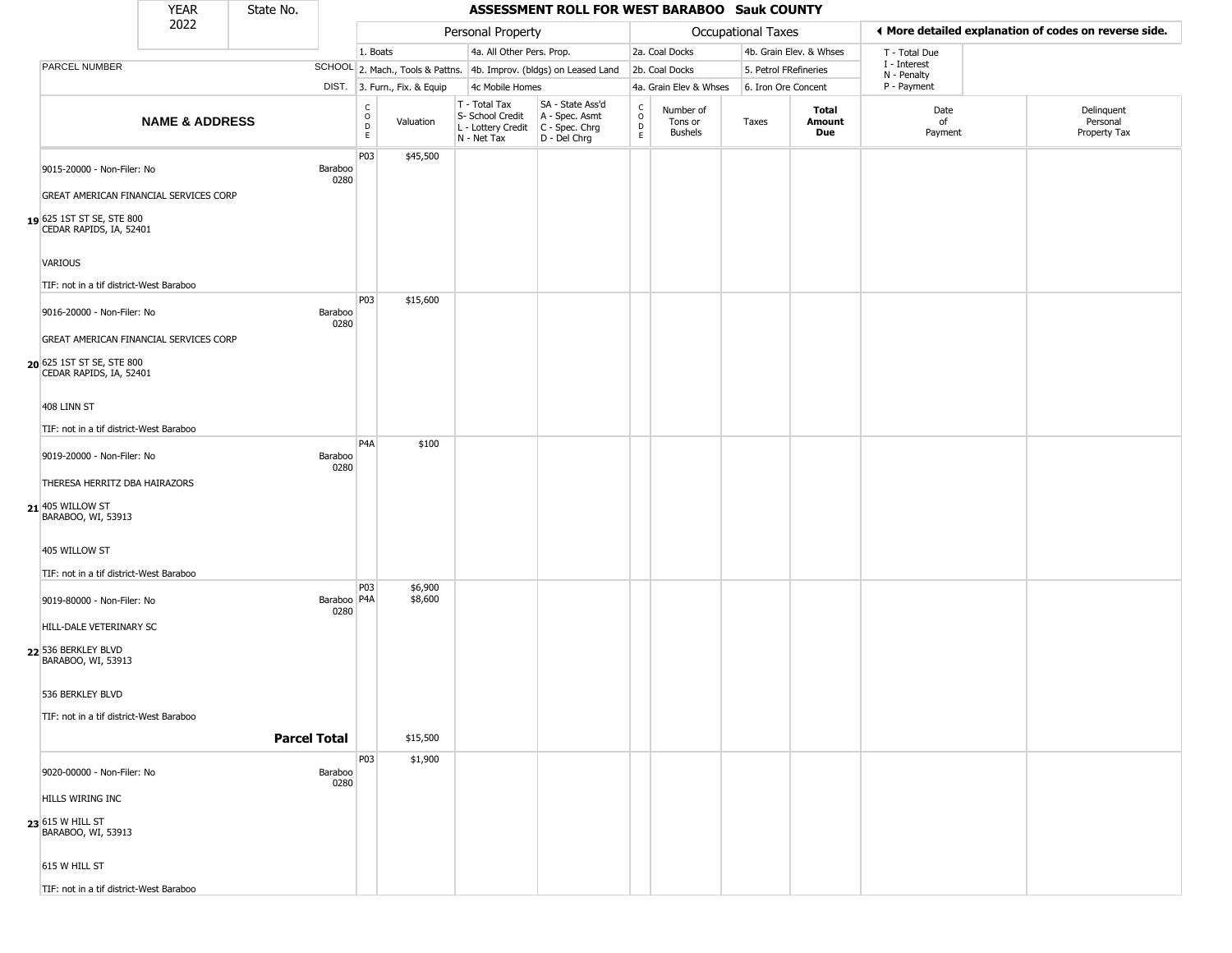|                                                  | <b>YEAR</b>                                    | State No.           |                       |                                             |                              |                                                  | ASSESSMENT ROLL FOR WEST BARABOO Sauk COUNTY                                              |                                                          |                                        |                           |                         |                             |                                                       |
|--------------------------------------------------|------------------------------------------------|---------------------|-----------------------|---------------------------------------------|------------------------------|--------------------------------------------------|-------------------------------------------------------------------------------------------|----------------------------------------------------------|----------------------------------------|---------------------------|-------------------------|-----------------------------|-------------------------------------------------------|
|                                                  | 2022                                           |                     |                       |                                             |                              | Personal Property                                |                                                                                           |                                                          |                                        | <b>Occupational Taxes</b> |                         |                             | ◀ More detailed explanation of codes on reverse side. |
|                                                  |                                                |                     |                       | 1. Boats                                    |                              | 4a. All Other Pers. Prop.                        |                                                                                           |                                                          | 2a. Coal Docks                         |                           | 4b. Grain Elev. & Whses | T - Total Due               |                                                       |
| PARCEL NUMBER                                    |                                                |                     |                       |                                             |                              |                                                  | SCHOOL 2. Mach., Tools & Pattns. 4b. Improv. (bldgs) on Leased Land                       |                                                          | 2b. Coal Docks                         | 5. Petrol FRefineries     |                         | I - Interest<br>N - Penalty |                                                       |
|                                                  |                                                |                     |                       |                                             | DIST. 3. Furn., Fix. & Equip | 4c Mobile Homes                                  |                                                                                           |                                                          | 4a. Grain Elev & Whses                 | 6. Iron Ore Concent       |                         | P - Payment                 |                                                       |
|                                                  | <b>NAME &amp; ADDRESS</b>                      |                     |                       | $\mathsf{C}$<br>$\circ$<br>$\mathsf D$<br>E | Valuation                    | T - Total Tax<br>S- School Credit<br>N - Net Tax | SA - State Ass'd<br>A - Spec. Asmt<br>L - Lottery Credit   C - Spec. Chrg<br>D - Del Chrg | $\begin{matrix} 0 \\ 0 \\ 0 \end{matrix}$<br>$\mathsf E$ | Number of<br>Tons or<br><b>Bushels</b> | Taxes                     | Total<br>Amount<br>Due  | Date<br>of<br>Payment       | Delinquent<br>Personal<br>Property Tax                |
| 9021-00000 - Non-Filer: Yes                      |                                                |                     | Baraboo<br>0280       | P03                                         | \$3,900                      |                                                  |                                                                                           |                                                          |                                        |                           |                         |                             |                                                       |
|                                                  | ZEMAN'S OLD HIGHWAY HOUSE BILL & SHANNON ZEMAN |                     |                       |                                             |                              |                                                  |                                                                                           |                                                          |                                        |                           |                         |                             |                                                       |
| 24 S3610 CO A<br>BARABOO, WI, 53913              |                                                |                     |                       |                                             |                              |                                                  |                                                                                           |                                                          |                                        |                           |                         |                             |                                                       |
| 620 W PINE ST                                    |                                                |                     |                       |                                             |                              |                                                  |                                                                                           |                                                          |                                        |                           |                         |                             |                                                       |
| TIF: not in a tif district-West Baraboo          |                                                |                     |                       |                                             |                              |                                                  |                                                                                           |                                                          |                                        |                           |                         |                             |                                                       |
| 9028-00000 - Non-Filer: No                       |                                                |                     | Baraboo   P03<br>0280 | P4A                                         | \$48,300<br>\$146,700        |                                                  |                                                                                           |                                                          |                                        |                           |                         |                             |                                                       |
| KWIK TRIP, INC #834                              |                                                |                     |                       |                                             |                              |                                                  |                                                                                           |                                                          |                                        |                           |                         |                             |                                                       |
| 25 1626 OAK STREET<br>LA CROSSE, WI, 54602       |                                                |                     |                       |                                             |                              |                                                  |                                                                                           |                                                          |                                        |                           |                         |                             |                                                       |
| 617 W PINE ST                                    |                                                |                     |                       |                                             |                              |                                                  |                                                                                           |                                                          |                                        |                           |                         |                             |                                                       |
| TIF: not in a tif district-West Baraboo          |                                                |                     |                       |                                             |                              |                                                  |                                                                                           |                                                          |                                        |                           |                         |                             |                                                       |
|                                                  |                                                | <b>Parcel Total</b> |                       |                                             | \$195,000                    |                                                  |                                                                                           |                                                          |                                        |                           |                         |                             |                                                       |
|                                                  |                                                |                     |                       | P4A                                         | \$14,200                     |                                                  |                                                                                           |                                                          |                                        |                           |                         |                             |                                                       |
| 9028-01000 - Non-Filer: No                       |                                                |                     | Baraboo<br>0280       |                                             |                              |                                                  |                                                                                           |                                                          |                                        |                           |                         |                             |                                                       |
| LAMAR ADVERTISING OF JANESVILLE                  |                                                |                     |                       |                                             |                              |                                                  |                                                                                           |                                                          |                                        |                           |                         |                             |                                                       |
| 26 PO BOX 66338<br>BATON ROUGE, LA, 70896        |                                                |                     |                       |                                             |                              |                                                  |                                                                                           |                                                          |                                        |                           |                         |                             |                                                       |
| VARIOUS                                          |                                                |                     |                       |                                             |                              |                                                  |                                                                                           |                                                          |                                        |                           |                         |                             |                                                       |
| TIF: not in a tif district-West Baraboo          |                                                |                     |                       |                                             |                              |                                                  |                                                                                           |                                                          |                                        |                           |                         |                             |                                                       |
| 9029-18000 - Non-Filer: Yes                      |                                                |                     | Baraboo<br>0280       | P <sub>4</sub> A                            | \$100                        |                                                  |                                                                                           |                                                          |                                        |                           |                         |                             |                                                       |
| MIKE TOWING, LLC                                 |                                                |                     |                       |                                             |                              |                                                  |                                                                                           |                                                          |                                        |                           |                         |                             |                                                       |
| $27$ 145 W MAPLE ST<br>BARABOO, WI, 53913        |                                                |                     |                       |                                             |                              |                                                  |                                                                                           |                                                          |                                        |                           |                         |                             |                                                       |
| 145 W MAPLE ST                                   |                                                |                     |                       |                                             |                              |                                                  |                                                                                           |                                                          |                                        |                           |                         |                             |                                                       |
| TIF: not in a tif district-West Baraboo          |                                                |                     |                       |                                             |                              |                                                  |                                                                                           |                                                          |                                        |                           |                         |                             |                                                       |
| 9029-70000 - Non-Filer: No                       |                                                |                     | Baraboo e             | <b>Stat</b><br>0280 Ass                     | \$0                          |                                                  |                                                                                           |                                                          |                                        |                           |                         |                             |                                                       |
|                                                  | MATHY CONSTRUCTION CO DBA D L GASSER           |                     |                       | ess<br>ed                                   |                              |                                                  |                                                                                           |                                                          |                                        |                           |                         |                             |                                                       |
| 28 920 10TH AVE N POB 189<br>ONALASKA, WI, 54650 |                                                |                     |                       |                                             |                              |                                                  |                                                                                           |                                                          |                                        |                           |                         |                             |                                                       |
| S4379 US HWY 12                                  |                                                |                     |                       |                                             |                              |                                                  |                                                                                           |                                                          |                                        |                           |                         |                             |                                                       |
| TIF: TIF #3-West Baraboo                         |                                                |                     |                       |                                             |                              |                                                  |                                                                                           |                                                          |                                        |                           |                         |                             |                                                       |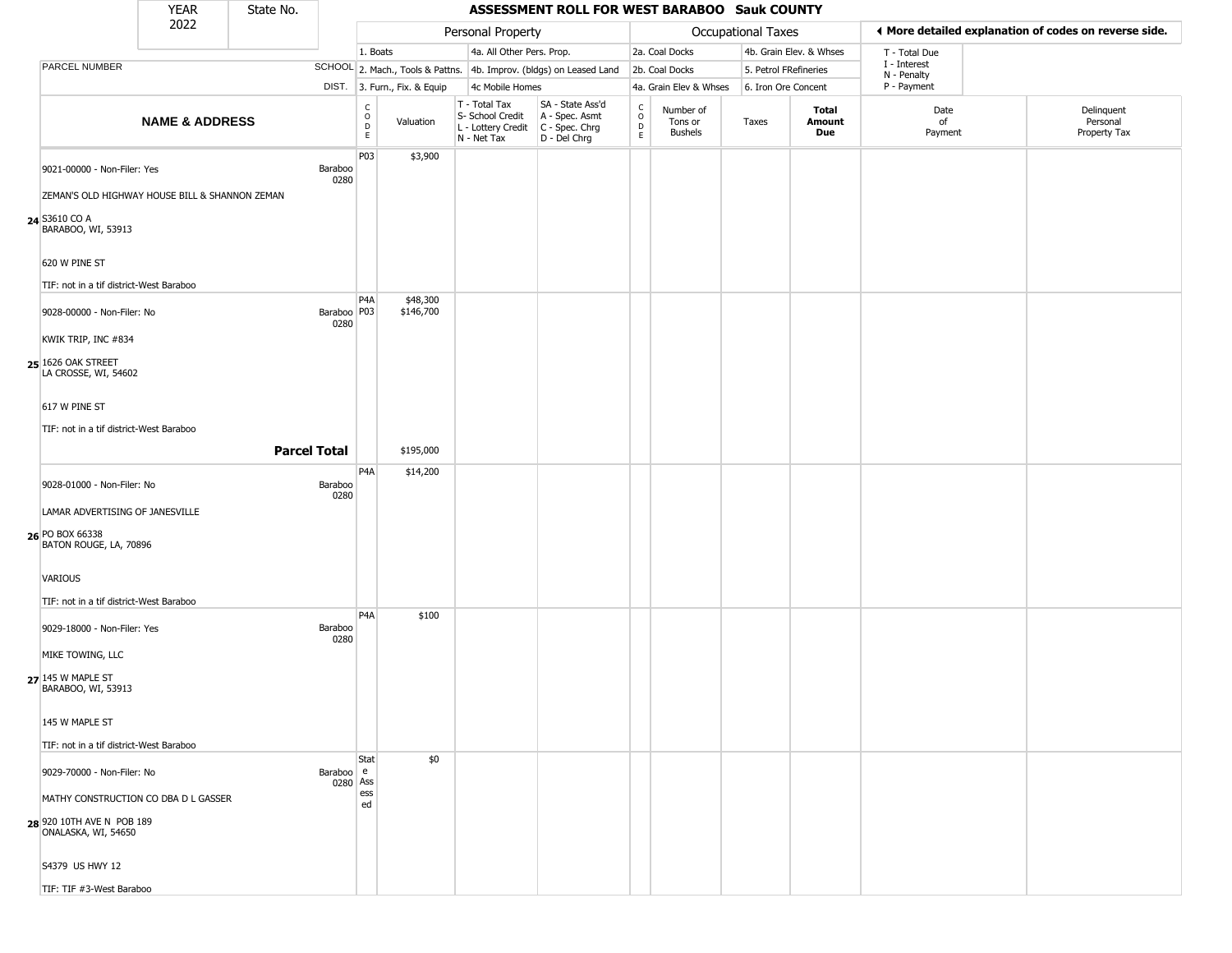|                                                 | <b>YEAR</b>               | State No.           |                       |                                   |                                  |                                                                        | ASSESSMENT ROLL FOR WEST BARABOO Sauk COUNTY                         |                                                          |                                        |                    |                         |                             |                                                       |
|-------------------------------------------------|---------------------------|---------------------|-----------------------|-----------------------------------|----------------------------------|------------------------------------------------------------------------|----------------------------------------------------------------------|----------------------------------------------------------|----------------------------------------|--------------------|-------------------------|-----------------------------|-------------------------------------------------------|
|                                                 | 2022                      |                     |                       |                                   |                                  | Personal Property                                                      |                                                                      |                                                          |                                        | Occupational Taxes |                         |                             | ◀ More detailed explanation of codes on reverse side. |
|                                                 |                           |                     |                       | 1. Boats                          |                                  | 4a. All Other Pers. Prop.                                              |                                                                      |                                                          | 2a. Coal Docks                         |                    | 4b. Grain Elev. & Whses | T - Total Due               |                                                       |
| PARCEL NUMBER                                   |                           |                     |                       |                                   | SCHOOL 2. Mach., Tools & Pattns. |                                                                        | 4b. Improv. (bldgs) on Leased Land                                   |                                                          | 2b. Coal Docks                         |                    | 5. Petrol FRefineries   | I - Interest<br>N - Penalty |                                                       |
|                                                 |                           |                     |                       |                                   | DIST. 3. Furn., Fix. & Equip     | 4c Mobile Homes                                                        |                                                                      |                                                          | 4a. Grain Elev & Whses                 |                    | 6. Iron Ore Concent     | P - Payment                 |                                                       |
|                                                 | <b>NAME &amp; ADDRESS</b> |                     |                       | $\frac{C}{O}$<br>$\mathsf D$<br>E | Valuation                        | T - Total Tax<br>S- School Credit<br>L - Lottery Credit<br>N - Net Tax | SA - State Ass'd<br>A - Spec. Asmt<br>C - Spec. Chrg<br>D - Del Chrg | $\begin{matrix} 0 \\ 0 \\ D \end{matrix}$<br>$\mathsf E$ | Number of<br>Tons or<br><b>Bushels</b> | Taxes              | Total<br>Amount<br>Due  | Date<br>of<br>Payment       | Delinquent<br>Personal<br>Property Tax                |
| 9030-70000 - Non-Filer: No                      |                           |                     | Baraboo   P03<br>0280 | P4A                               | \$34,700<br>\$101,300            |                                                                        |                                                                      |                                                          |                                        |                    |                         |                             |                                                       |
| COURTESY OF THE DELLS LLC DBA: MCDONALDS        |                           |                     |                       |                                   |                                  |                                                                        |                                                                      |                                                          |                                        |                    |                         |                             |                                                       |
| 2700 NATIONAL DR STE 100<br>ONALASKA, WI, 54650 |                           |                     |                       |                                   |                                  |                                                                        |                                                                      |                                                          |                                        |                    |                         |                             |                                                       |
| 314 W PINE ST                                   |                           |                     |                       |                                   |                                  |                                                                        |                                                                      |                                                          |                                        |                    |                         |                             |                                                       |
| TIF: not in a tif district-West Baraboo         |                           | <b>Parcel Total</b> |                       |                                   | \$136,000                        |                                                                        |                                                                      |                                                          |                                        |                    |                         |                             |                                                       |
| 9031-00000 - Non-Filer: No                      |                           |                     | Baraboo<br>0280       | P <sub>4</sub> A<br>P03           | \$100<br>\$6,200                 |                                                                        |                                                                      |                                                          |                                        |                    |                         |                             |                                                       |
| TOP HAT MJELDE ENTERPRISES INC                  |                           |                     |                       |                                   |                                  |                                                                        |                                                                      |                                                          |                                        |                    |                         |                             |                                                       |
| 30 401 LINN ST<br>BARABOO, WI, 53913            |                           |                     |                       |                                   |                                  |                                                                        |                                                                      |                                                          |                                        |                    |                         |                             |                                                       |
| 401 LINN ST                                     |                           |                     |                       |                                   |                                  |                                                                        |                                                                      |                                                          |                                        |                    |                         |                             |                                                       |
| TIF: not in a tif district-West Baraboo         |                           |                     |                       |                                   |                                  |                                                                        |                                                                      |                                                          |                                        |                    |                         |                             |                                                       |
|                                                 |                           | <b>Parcel Total</b> |                       |                                   | \$6,300                          |                                                                        |                                                                      |                                                          |                                        |                    |                         |                             |                                                       |
| 9033-00000 - Non-Filer: Yes                     |                           |                     | Baraboo   P03<br>0280 | P4A                               | \$100<br>\$700                   |                                                                        |                                                                      |                                                          |                                        |                    |                         |                             |                                                       |
| NAILS BY KIM                                    |                           |                     |                       |                                   |                                  |                                                                        |                                                                      |                                                          |                                        |                    |                         |                             |                                                       |
| 31 825 W PINE ST<br>BARABOO, WI, 53913          |                           |                     |                       |                                   |                                  |                                                                        |                                                                      |                                                          |                                        |                    |                         |                             |                                                       |
| 825 W PINE ST                                   |                           |                     |                       |                                   |                                  |                                                                        |                                                                      |                                                          |                                        |                    |                         |                             |                                                       |
| TIF: TIF #3-West Baraboo                        |                           |                     |                       |                                   |                                  |                                                                        |                                                                      |                                                          |                                        |                    |                         |                             |                                                       |
|                                                 |                           |                     |                       |                                   |                                  |                                                                        |                                                                      |                                                          |                                        |                    |                         |                             |                                                       |
|                                                 |                           | <b>Parcel Total</b> |                       |                                   | \$800                            |                                                                        |                                                                      |                                                          |                                        |                    |                         |                             |                                                       |
| 9035-20000 - Non-Filer: No                      |                           |                     | Baraboo   P03<br>0280 | P <sub>4</sub> A                  | \$100<br>\$700                   |                                                                        |                                                                      |                                                          |                                        |                    |                         |                             |                                                       |
| GP'S HOME IMPROVEMENTS, LLC                     |                           |                     |                       |                                   |                                  |                                                                        |                                                                      |                                                          |                                        |                    |                         |                             |                                                       |
| 32 242 LINN ST<br>BARABOO, WI, 53913            |                           |                     |                       |                                   |                                  |                                                                        |                                                                      |                                                          |                                        |                    |                         |                             |                                                       |
| 242 LINN ST                                     |                           |                     |                       |                                   |                                  |                                                                        |                                                                      |                                                          |                                        |                    |                         |                             |                                                       |
| TIF: not in a tif district-West Baraboo         |                           |                     |                       |                                   |                                  |                                                                        |                                                                      |                                                          |                                        |                    |                         |                             |                                                       |
|                                                 |                           | <b>Parcel Total</b> |                       |                                   | \$800                            |                                                                        |                                                                      |                                                          |                                        |                    |                         |                             |                                                       |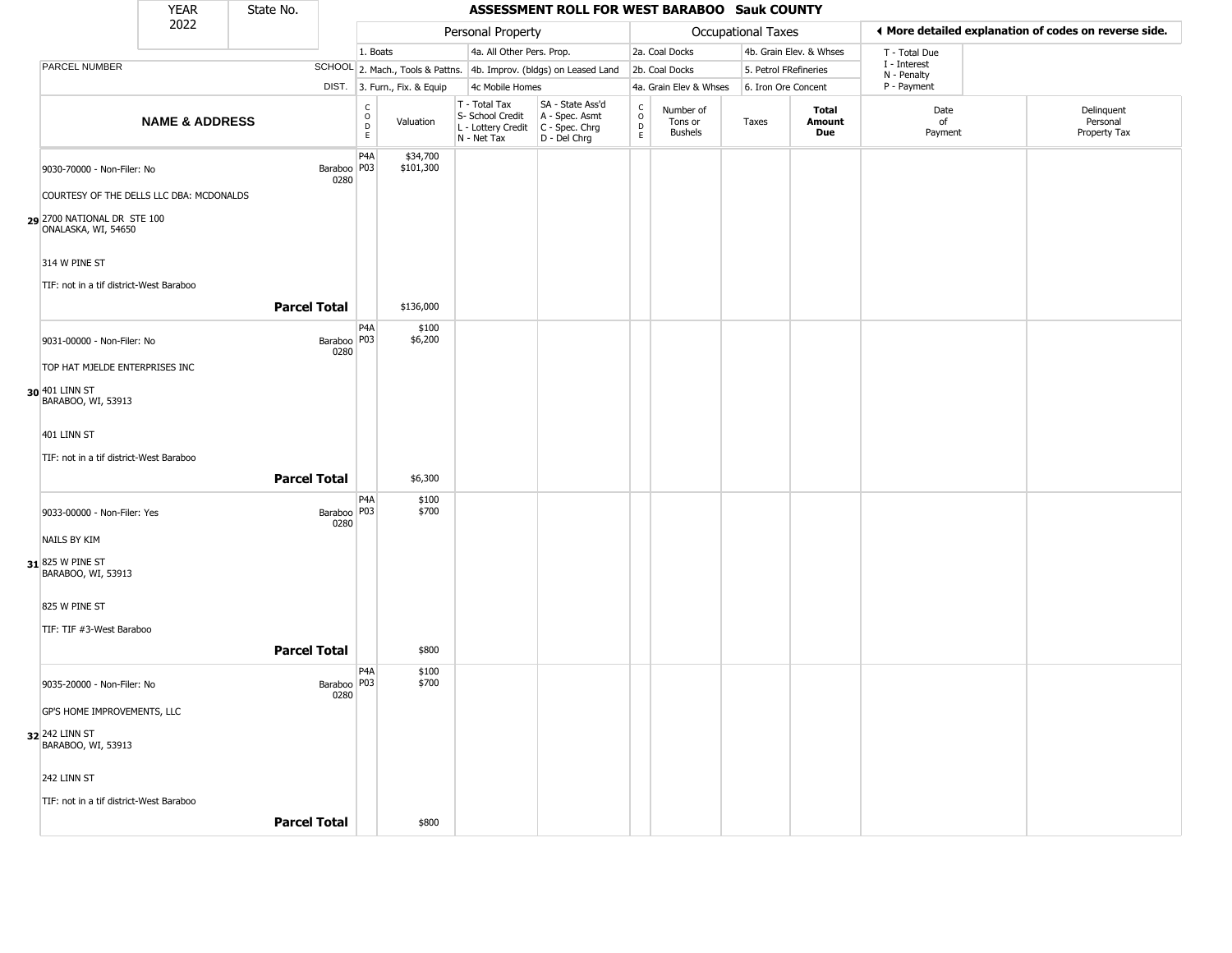|                                                    | <b>YEAR</b>               | State No.           |                       |                                             |                              |                                                  | ASSESSMENT ROLL FOR WEST BARABOO Sauk COUNTY                                                  |                         |                                        |                       |                         |                             |                                                       |
|----------------------------------------------------|---------------------------|---------------------|-----------------------|---------------------------------------------|------------------------------|--------------------------------------------------|-----------------------------------------------------------------------------------------------|-------------------------|----------------------------------------|-----------------------|-------------------------|-----------------------------|-------------------------------------------------------|
|                                                    | 2022                      |                     |                       |                                             |                              | Personal Property                                |                                                                                               |                         |                                        | Occupational Taxes    |                         |                             | I More detailed explanation of codes on reverse side. |
|                                                    |                           |                     |                       | 1. Boats                                    |                              | 4a. All Other Pers. Prop.                        |                                                                                               |                         | 2a. Coal Docks                         |                       | 4b. Grain Elev. & Whses | T - Total Due               |                                                       |
| PARCEL NUMBER                                      |                           |                     |                       |                                             |                              |                                                  | SCHOOL 2. Mach., Tools & Pattns. 4b. Improv. (bldgs) on Leased Land                           |                         | 2b. Coal Docks                         | 5. Petrol FRefineries |                         | I - Interest<br>N - Penalty |                                                       |
|                                                    |                           |                     |                       |                                             | DIST. 3. Furn., Fix. & Equip | 4c Mobile Homes                                  |                                                                                               |                         | 4a. Grain Elev & Whses                 | 6. Iron Ore Concent   |                         | P - Payment                 |                                                       |
|                                                    | <b>NAME &amp; ADDRESS</b> |                     |                       | $\frac{C}{O}$<br>$\mathsf D$<br>$\mathsf E$ | Valuation                    | T - Total Tax<br>S- School Credit<br>N - Net Tax | SA - State Ass'd<br>A - Spec. Asmt<br>$L$ - Lottery Credit $C$ - Spec. Chrg<br>$D - Del Chrg$ | C<br>$\circ$<br>D<br>E. | Number of<br>Tons or<br><b>Bushels</b> | Taxes                 | Total<br>Amount<br>Due  | Date<br>of<br>Payment       | Delinquent<br>Personal<br>Property Tax                |
| 9036-10000 - Non-Filer: No                         |                           |                     | Baraboo   P03         | P4A                                         | \$7,600<br>\$146,900         |                                                  |                                                                                               |                         |                                        |                       |                         |                             |                                                       |
| <b>FESTIVAL FOODS</b>                              |                           |                     | 0280                  |                                             |                              |                                                  |                                                                                               |                         |                                        |                       |                         |                             |                                                       |
| 33 3800 EMERALD DR EAST<br>ONALASKA, WI, 54650     |                           |                     |                       |                                             |                              |                                                  |                                                                                               |                         |                                        |                       |                         |                             |                                                       |
| 615 LINN ST                                        |                           |                     |                       |                                             |                              |                                                  |                                                                                               |                         |                                        |                       |                         |                             |                                                       |
| TIF: not in a tif district-West Baraboo            |                           | <b>Parcel Total</b> |                       |                                             | \$154,500                    |                                                  |                                                                                               |                         |                                        |                       |                         |                             |                                                       |
|                                                    |                           |                     |                       | P03                                         | \$100                        |                                                  |                                                                                               |                         |                                        |                       |                         |                             |                                                       |
| 9036-50000 - Non-Filer: No                         |                           |                     | Baraboo<br>0280       |                                             |                              |                                                  |                                                                                               |                         |                                        |                       |                         |                             |                                                       |
| PITNEY BOWES INC                                   |                           |                     |                       |                                             |                              |                                                  |                                                                                               |                         |                                        |                       |                         |                             |                                                       |
| 34 5310 CYPRESS CENTER DR #110<br>TAMPA, FL, 33609 |                           |                     |                       |                                             |                              |                                                  |                                                                                               |                         |                                        |                       |                         |                             |                                                       |
| <b>VARIOUS</b>                                     |                           |                     |                       |                                             |                              |                                                  |                                                                                               |                         |                                        |                       |                         |                             |                                                       |
| TIF: not in a tif district-West Baraboo            |                           |                     |                       |                                             |                              |                                                  |                                                                                               |                         |                                        |                       |                         |                             |                                                       |
| 9037-00000 - Non-Filer: No                         |                           |                     | Baraboo   P03<br>0280 | P4A                                         | \$1,900<br>\$78,000          |                                                  |                                                                                               |                         |                                        |                       |                         |                             |                                                       |
| PIZZA HUT OF SOUTHERN WIS                          |                           |                     |                       |                                             |                              |                                                  |                                                                                               |                         |                                        |                       |                         |                             |                                                       |
| 35 434 S YELLOWSTONE DR #101<br>MADISON, WI, 53719 |                           |                     |                       |                                             |                              |                                                  |                                                                                               |                         |                                        |                       |                         |                             |                                                       |
| 422 W PINE ST                                      |                           |                     |                       |                                             |                              |                                                  |                                                                                               |                         |                                        |                       |                         |                             |                                                       |
| TIF: not in a tif district-West Baraboo            |                           |                     |                       |                                             |                              |                                                  |                                                                                               |                         |                                        |                       |                         |                             |                                                       |
|                                                    |                           | <b>Parcel Total</b> |                       |                                             | \$79,900                     |                                                  |                                                                                               |                         |                                        |                       |                         |                             |                                                       |
| 9037-10000 - Non-Filer: No                         |                           |                     | Baraboo<br>0280       | P4A                                         | \$600                        |                                                  |                                                                                               |                         |                                        |                       |                         |                             |                                                       |
| REDBOX AUTOMATED RETAIL LLC                        |                           |                     |                       |                                             |                              |                                                  |                                                                                               |                         |                                        |                       |                         |                             |                                                       |
| 36 PO BOX 72210<br>PHOENIX, AZ, 85050              |                           |                     |                       |                                             |                              |                                                  |                                                                                               |                         |                                        |                       |                         |                             |                                                       |
| 603 W PINE ST                                      |                           |                     |                       |                                             |                              |                                                  |                                                                                               |                         |                                        |                       |                         |                             |                                                       |
| TIF: not in a tif district-West Baraboo            |                           |                     |                       |                                             |                              |                                                  |                                                                                               |                         |                                        |                       |                         |                             |                                                       |
| 9037-26000 - Non-Filer: Yes                        |                           |                     | Baraboo   P03<br>0280 | P <sub>4</sub> A                            | \$43,700<br>\$55,700         |                                                  |                                                                                               |                         |                                        |                       |                         |                             |                                                       |
| PREVAIL BANK                                       |                           |                     |                       |                                             |                              |                                                  |                                                                                               |                         |                                        |                       |                         |                             |                                                       |
| 37 PO BOX 239<br>MEDFORD, WI, 54451                |                           |                     |                       |                                             |                              |                                                  |                                                                                               |                         |                                        |                       |                         |                             |                                                       |
| 110 LINN ST                                        |                           |                     |                       |                                             |                              |                                                  |                                                                                               |                         |                                        |                       |                         |                             |                                                       |
| TIF: not in a tif district-West Baraboo            |                           | <b>Parcel Total</b> |                       |                                             | \$99,400                     |                                                  |                                                                                               |                         |                                        |                       |                         |                             |                                                       |
|                                                    |                           |                     |                       |                                             |                              |                                                  |                                                                                               |                         |                                        |                       |                         |                             |                                                       |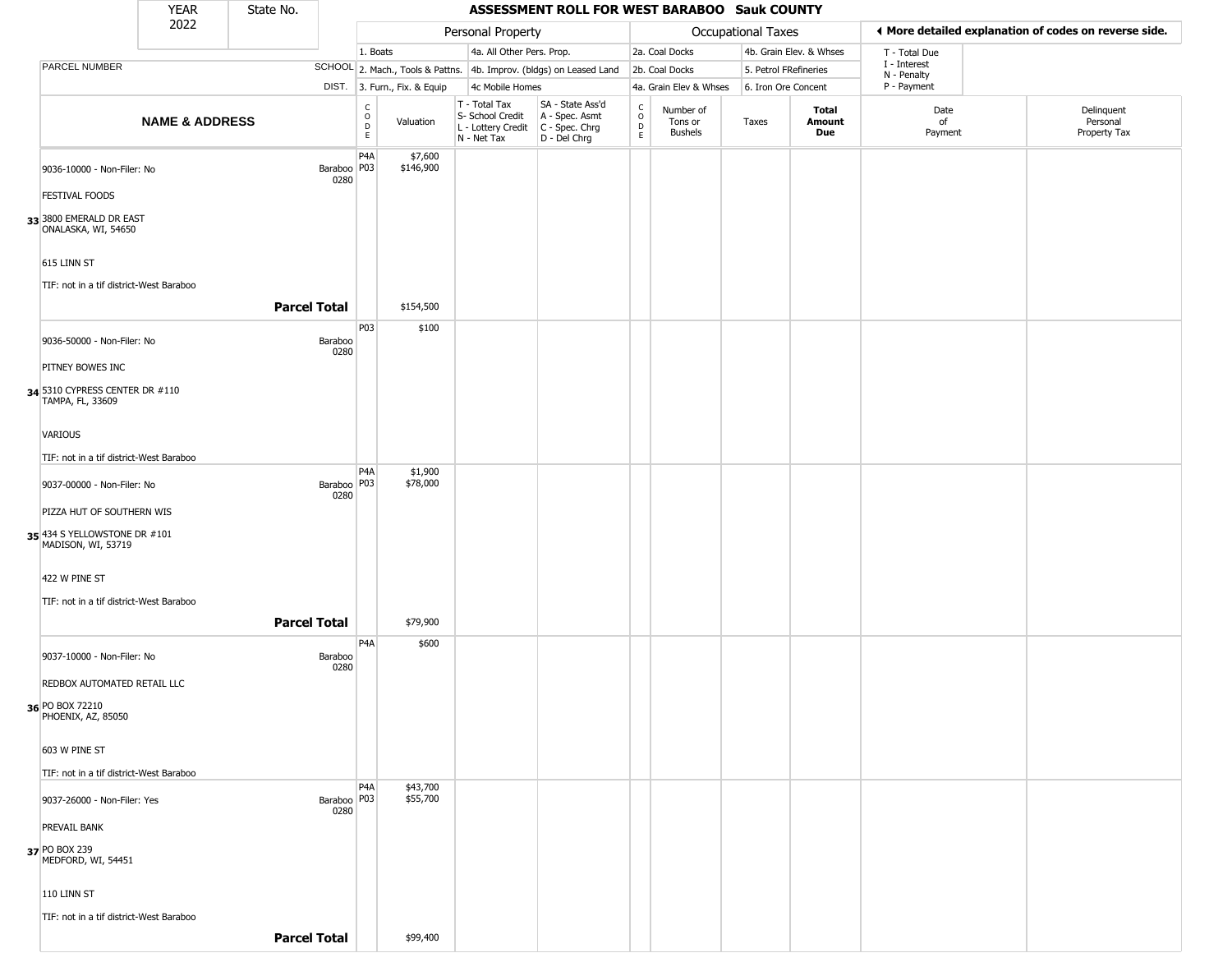|                                                                                      | <b>YEAR</b>               | State No.           |                       |                                   |                              |                                                                        | ASSESSMENT ROLL FOR WEST BARABOO Sauk COUNTY                         |                                   |                                        |                           |                         |                             |                                                       |
|--------------------------------------------------------------------------------------|---------------------------|---------------------|-----------------------|-----------------------------------|------------------------------|------------------------------------------------------------------------|----------------------------------------------------------------------|-----------------------------------|----------------------------------------|---------------------------|-------------------------|-----------------------------|-------------------------------------------------------|
|                                                                                      | 2022                      |                     |                       |                                   |                              | Personal Property                                                      |                                                                      |                                   |                                        | <b>Occupational Taxes</b> |                         |                             | I More detailed explanation of codes on reverse side. |
|                                                                                      |                           |                     |                       | 1. Boats                          |                              | 4a. All Other Pers. Prop.                                              |                                                                      |                                   | 2a. Coal Docks                         |                           | 4b. Grain Elev. & Whses | T - Total Due               |                                                       |
| PARCEL NUMBER                                                                        |                           |                     |                       |                                   |                              |                                                                        | SCHOOL 2. Mach., Tools & Pattns. 4b. Improv. (bldgs) on Leased Land  |                                   | 2b. Coal Docks                         |                           | 5. Petrol FRefineries   | I - Interest<br>N - Penalty |                                                       |
|                                                                                      |                           |                     |                       |                                   | DIST. 3. Furn., Fix. & Equip | 4c Mobile Homes                                                        |                                                                      |                                   | 4a. Grain Elev & Whses                 |                           | 6. Iron Ore Concent     | P - Payment                 |                                                       |
|                                                                                      | <b>NAME &amp; ADDRESS</b> |                     |                       | $\frac{c}{0}$<br>$\mathsf D$<br>E | Valuation                    | T - Total Tax<br>S- School Credit<br>L - Lottery Credit<br>N - Net Tax | SA - State Ass'd<br>A - Spec. Asmt<br>C - Spec. Chrg<br>D - Del Chrg | $\frac{c}{0}$<br>$\mathsf D$<br>E | Number of<br>Tons or<br><b>Bushels</b> | Taxes                     | Total<br>Amount<br>Due  | Date<br>of<br>Payment       | Delinquent<br>Personal<br>Property Tax                |
| 9037-30000 - Non-Filer: No<br>BELL GREAT LAKES, LLC TACO BELL #5680                  |                           |                     | Baraboo   P03<br>0280 | P <sub>4</sub> A                  | \$14,200<br>\$36,200         |                                                                        |                                                                      |                                   |                                        |                           |                         |                             |                                                       |
|                                                                                      |                           |                     |                       |                                   |                              |                                                                        |                                                                      |                                   |                                        |                           |                         |                             |                                                       |
| 38 6200 OAK TREE BLVD, STE 250<br>INDEPENDENCE, OH, 44131                            |                           |                     |                       |                                   |                              |                                                                        |                                                                      |                                   |                                        |                           |                         |                             |                                                       |
| 619 W PINE ST                                                                        |                           |                     |                       |                                   |                              |                                                                        |                                                                      |                                   |                                        |                           |                         |                             |                                                       |
| TIF: not in a tif district-West Baraboo                                              |                           |                     |                       |                                   |                              |                                                                        |                                                                      |                                   |                                        |                           |                         |                             |                                                       |
|                                                                                      |                           | <b>Parcel Total</b> |                       |                                   | \$50,400                     |                                                                        |                                                                      |                                   |                                        |                           |                         |                             |                                                       |
| 9037-50000 - Non-Filer: No                                                           |                           |                     | Baraboo<br>0280       | P03                               | \$16,000                     |                                                                        |                                                                      |                                   |                                        |                           |                         |                             |                                                       |
| SAALSAA, BRET SUBWAY SANDWICH                                                        |                           |                     |                       |                                   |                              |                                                                        |                                                                      |                                   |                                        |                           |                         |                             |                                                       |
| 39 7935 ALMOR DR<br>VERONA, WI, 53593                                                |                           |                     |                       |                                   |                              |                                                                        |                                                                      |                                   |                                        |                           |                         |                             |                                                       |
| 240 LINN ST                                                                          |                           |                     |                       |                                   |                              |                                                                        |                                                                      |                                   |                                        |                           |                         |                             |                                                       |
| TIF: not in a tif district-West Baraboo                                              |                           |                     |                       |                                   |                              |                                                                        |                                                                      |                                   |                                        |                           |                         |                             |                                                       |
| 9038-11000 - Non-Filer: Yes                                                          |                           |                     | Baraboo   P03<br>0280 | P <sub>4</sub> A                  | \$2,900<br>\$12,600          |                                                                        |                                                                      |                                   |                                        |                           |                         |                             |                                                       |
| SLUMBERLAND FURNITURE                                                                |                           |                     |                       |                                   |                              |                                                                        |                                                                      |                                   |                                        |                           |                         |                             |                                                       |
| 40 315 W PINE ST<br>BARABOO, WI, 53913                                               |                           |                     |                       |                                   |                              |                                                                        |                                                                      |                                   |                                        |                           |                         |                             |                                                       |
| 315 W PINE ST                                                                        |                           |                     |                       |                                   |                              |                                                                        |                                                                      |                                   |                                        |                           |                         |                             |                                                       |
| TIF: not in a tif district-West Baraboo                                              |                           |                     |                       |                                   |                              |                                                                        |                                                                      |                                   |                                        |                           |                         |                             |                                                       |
|                                                                                      |                           | <b>Parcel Total</b> |                       |                                   | \$15,500                     |                                                                        |                                                                      |                                   |                                        |                           |                         |                             |                                                       |
| 9038-20000 - Non-Filer: No                                                           |                           |                     | Baraboo P03<br>0280   | P <sub>4</sub> A                  | \$100<br>\$500               |                                                                        |                                                                      |                                   |                                        |                           |                         |                             |                                                       |
| FIRM FOUNDATION WEALTH AND RETIREMENT SOLUTIONS JONATHAN<br>MEAD & DARREN SCHWINEFUS |                           |                     |                       |                                   |                              |                                                                        |                                                                      |                                   |                                        |                           |                         |                             |                                                       |
| $41\!\!\mid$ 433 linn st<br>BARABOO, WI, 53913                                       |                           |                     |                       |                                   |                              |                                                                        |                                                                      |                                   |                                        |                           |                         |                             |                                                       |
| 433 LINN ST                                                                          |                           |                     |                       |                                   |                              |                                                                        |                                                                      |                                   |                                        |                           |                         |                             |                                                       |
| TIF: not in a tif district-West Baraboo                                              |                           |                     |                       |                                   |                              |                                                                        |                                                                      |                                   |                                        |                           |                         |                             |                                                       |
|                                                                                      |                           | <b>Parcel Total</b> |                       |                                   | \$600                        |                                                                        |                                                                      |                                   |                                        |                           |                         |                             |                                                       |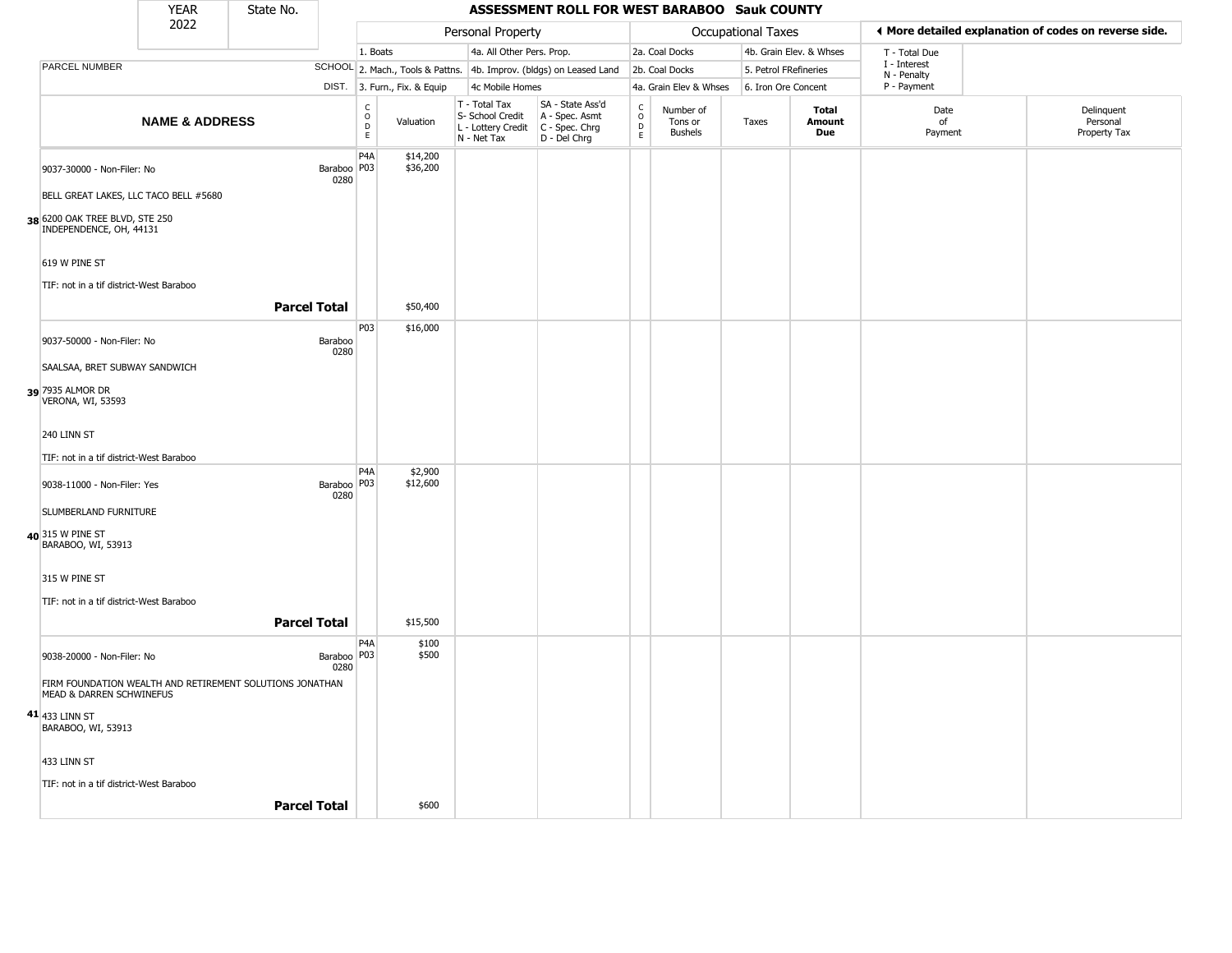|                                                                           | <b>YEAR</b>                               | State No. |                       |                                            |                              |                                                  | ASSESSMENT ROLL FOR WEST BARABOO Sauk COUNTY                                              |                                                 |                                        |                       |                         |                             |                                                       |
|---------------------------------------------------------------------------|-------------------------------------------|-----------|-----------------------|--------------------------------------------|------------------------------|--------------------------------------------------|-------------------------------------------------------------------------------------------|-------------------------------------------------|----------------------------------------|-----------------------|-------------------------|-----------------------------|-------------------------------------------------------|
|                                                                           | 2022                                      |           |                       |                                            |                              | Personal Property                                |                                                                                           |                                                 |                                        | Occupational Taxes    |                         |                             | ♦ More detailed explanation of codes on reverse side. |
|                                                                           |                                           |           |                       | 1. Boats                                   |                              | 4a. All Other Pers. Prop.                        |                                                                                           |                                                 | 2a. Coal Docks                         |                       | 4b. Grain Elev. & Whses | T - Total Due               |                                                       |
| PARCEL NUMBER                                                             |                                           |           |                       |                                            |                              |                                                  | SCHOOL 2. Mach., Tools & Pattns. 4b. Improv. (bldgs) on Leased Land                       |                                                 | 2b. Coal Docks                         | 5. Petrol FRefineries |                         | I - Interest<br>N - Penalty |                                                       |
|                                                                           |                                           |           |                       |                                            | DIST. 3. Furn., Fix. & Equip | 4c Mobile Homes                                  |                                                                                           |                                                 | 4a. Grain Elev & Whses                 | 6. Iron Ore Concent   |                         | P - Payment                 |                                                       |
|                                                                           | <b>NAME &amp; ADDRESS</b>                 |           |                       | $\begin{array}{c} C \\ 0 \\ E \end{array}$ | Valuation                    | T - Total Tax<br>S- School Credit<br>N - Net Tax | SA - State Ass'd<br>A - Spec. Asmt<br>L - Lottery Credit   C - Spec. Chrg<br>D - Del Chrg | $\begin{array}{c} C \\ O \\ D \\ E \end{array}$ | Number of<br>Tons or<br><b>Bushels</b> | Taxes                 | Total<br>Amount<br>Due  | Date<br>of<br>Payment       | Delinquent<br>Personal<br>Property Tax                |
| 9038-60000 - Non-Filer: No<br>SUNSATIONAL TANS, LLC                       |                                           |           | Baraboo<br>0280       | P03                                        | \$9,700                      |                                                  |                                                                                           |                                                 |                                        |                       |                         |                             |                                                       |
| 42 E10947 SHADY LANE RD<br>BARABOO, WI, 53913                             |                                           |           |                       |                                            |                              |                                                  |                                                                                           |                                                 |                                        |                       |                         |                             |                                                       |
| 674 W MULBERRY ST<br>TIF: not in a tif district-West Baraboo              |                                           |           |                       | P <sub>4</sub> A                           | \$42,600                     |                                                  |                                                                                           |                                                 |                                        |                       |                         |                             |                                                       |
| 9043-40000 - Non-Filer: Yes<br>ADVANCED DISPOSAL SERVICES                 |                                           |           | Baraboo<br>0280       |                                            |                              |                                                  |                                                                                           |                                                 |                                        |                       |                         |                             |                                                       |
| 43 PO BOX 473<br>WAUNAKEE, WI, 53597-0473                                 |                                           |           |                       |                                            |                              |                                                  |                                                                                           |                                                 |                                        |                       |                         |                             |                                                       |
| VARIOUS<br>TIF: not in a tif district-West Baraboo                        |                                           |           |                       |                                            |                              |                                                  |                                                                                           |                                                 |                                        |                       |                         |                             |                                                       |
| 9044-00000 - Non-Filer: No                                                |                                           |           | Baraboo   P03<br>0280 | P <sub>4</sub> A                           | \$500<br>\$125,700           |                                                  |                                                                                           |                                                 |                                        |                       |                         |                             |                                                       |
| 44 300 WILMOT RD MS#3301<br>DEERFIELD, IL, 60015                          | WALGREEN CO (001) WALGREEN CO 07882-S-PPT |           |                       |                                            |                              |                                                  |                                                                                           |                                                 |                                        |                       |                         |                             |                                                       |
| 603 W PINE ST<br>TIF: TIF #3-West Baraboo                                 |                                           |           |                       |                                            |                              |                                                  |                                                                                           |                                                 |                                        |                       |                         |                             |                                                       |
|                                                                           |                                           |           | <b>Parcel Total</b>   | P03                                        | \$126,200<br>\$28,300        |                                                  |                                                                                           |                                                 |                                        |                       |                         |                             |                                                       |
| 9045-10000 - Non-Filer: No<br>WISCONSIN RIVER TITLE CONSULTANTS           |                                           |           | Baraboo<br>0280       |                                            |                              |                                                  |                                                                                           |                                                 |                                        |                       |                         |                             |                                                       |
| 45 2728 COHO ST<br>MADISON, WI, 53713                                     |                                           |           |                       |                                            |                              |                                                  |                                                                                           |                                                 |                                        |                       |                         |                             |                                                       |
| 408 LINN ST<br>TIF: not in a tif district-West Baraboo                    |                                           |           |                       |                                            |                              |                                                  |                                                                                           |                                                 |                                        |                       |                         |                             |                                                       |
| 9048-00000 - Non-Filer: No                                                |                                           |           | Baraboo   P03<br>0280 | P <sub>4</sub> A                           | \$1,600<br>\$4,200           |                                                  |                                                                                           |                                                 |                                        |                       |                         |                             |                                                       |
| NUO SHI LEE WOK KING RESTAURANT<br>46 419 W PINE ST<br>BARABOO, WI, 53913 |                                           |           |                       |                                            |                              |                                                  |                                                                                           |                                                 |                                        |                       |                         |                             |                                                       |
| 419 W PINE ST                                                             |                                           |           |                       |                                            |                              |                                                  |                                                                                           |                                                 |                                        |                       |                         |                             |                                                       |
| TIF: not in a tif district-West Baraboo                                   |                                           |           | <b>Parcel Total</b>   |                                            | \$5,800                      |                                                  |                                                                                           |                                                 |                                        |                       |                         |                             |                                                       |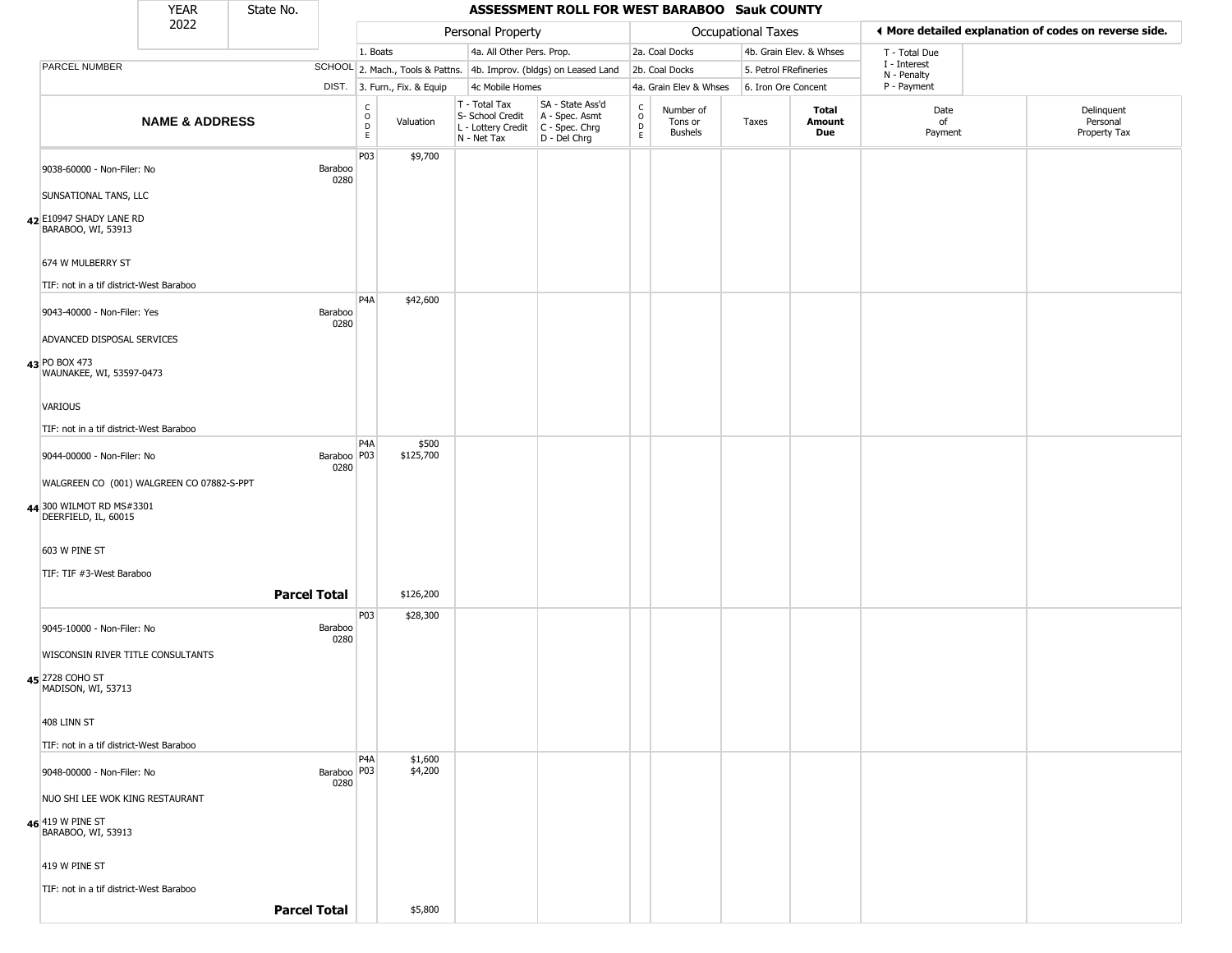|                                                                                                     | <b>YEAR</b>               | State No. |                       |                      |                              |                                                                        | ASSESSMENT ROLL FOR WEST BARABOO Sauk COUNTY                           |                                                          |                                        |                       |                         |                             |                                                       |
|-----------------------------------------------------------------------------------------------------|---------------------------|-----------|-----------------------|----------------------|------------------------------|------------------------------------------------------------------------|------------------------------------------------------------------------|----------------------------------------------------------|----------------------------------------|-----------------------|-------------------------|-----------------------------|-------------------------------------------------------|
|                                                                                                     | 2022                      |           |                       |                      |                              | Personal Property                                                      |                                                                        |                                                          |                                        | Occupational Taxes    |                         |                             | ♦ More detailed explanation of codes on reverse side. |
|                                                                                                     |                           |           |                       | 1. Boats             |                              | 4a. All Other Pers. Prop.                                              |                                                                        |                                                          | 2a. Coal Docks                         |                       | 4b. Grain Elev. & Whses | T - Total Due               |                                                       |
| PARCEL NUMBER                                                                                       |                           |           |                       |                      |                              |                                                                        | SCHOOL 2. Mach., Tools & Pattns. 4b. Improv. (bldgs) on Leased Land    |                                                          | 2b. Coal Docks                         | 5. Petrol FRefineries |                         | I - Interest<br>N - Penalty |                                                       |
|                                                                                                     |                           |           |                       |                      | DIST. 3. Furn., Fix. & Equip | 4c Mobile Homes                                                        |                                                                        |                                                          | 4a. Grain Elev & Whses                 | 6. Iron Ore Concent   |                         | P - Payment                 |                                                       |
|                                                                                                     | <b>NAME &amp; ADDRESS</b> |           |                       | $\rm _o^C$<br>D<br>E | Valuation                    | T - Total Tax<br>S- School Credit<br>L - Lottery Credit<br>N - Net Tax | SA - State Ass'd<br>A - Spec. Asmt<br>$C - Spec. Chrg$<br>D - Del Chrg | $\begin{matrix} 0 \\ 0 \\ D \end{matrix}$<br>$\mathsf E$ | Number of<br>Tons or<br><b>Bushels</b> | Taxes                 | Total<br>Amount<br>Due  | Date<br>of<br>Payment       | Delinquent<br>Personal<br>Property Tax                |
| 9056-00000 - Non-Filer: No<br>PITNEY BOWES GLOBAL FIN SVCS LLC WESTSHORE CORPORATE<br><b>CENTER</b> |                           |           | Baraboo<br>0280       | P03                  | \$4,800                      |                                                                        |                                                                        |                                                          |                                        |                       |                         |                             |                                                       |
| 47 600 N WESTSHORE BLVD SUITE 810<br>TAMPA, FL, 33609                                               |                           |           |                       |                      |                              |                                                                        |                                                                        |                                                          |                                        |                       |                         |                             |                                                       |
| VARIOUS<br>TIF: not in a tif district-West Baraboo                                                  |                           |           |                       |                      |                              |                                                                        |                                                                        |                                                          |                                        |                       |                         |                             |                                                       |
| 9058-00000 - Non-Filer: No                                                                          |                           |           | Baraboo<br>0280       | P03                  | \$300                        |                                                                        |                                                                        |                                                          |                                        |                       |                         |                             |                                                       |
| THE AMERICAN BOTTLING COMPANY                                                                       |                           |           |                       |                      |                              |                                                                        |                                                                        |                                                          |                                        |                       |                         |                             |                                                       |
| 48 PO BOX 1925<br>FRISCO, TX, 75034                                                                 |                           |           |                       |                      |                              |                                                                        |                                                                        |                                                          |                                        |                       |                         |                             |                                                       |
| 615 LINN ST                                                                                         |                           |           |                       |                      |                              |                                                                        |                                                                        |                                                          |                                        |                       |                         |                             |                                                       |
| TIF: TIF #3-West Baraboo                                                                            |                           |           |                       | P03                  | \$1,500                      |                                                                        |                                                                        |                                                          |                                        |                       |                         |                             |                                                       |
| 9061-00000 - Non-Filer: Yes                                                                         |                           |           | Baraboo<br>0280       |                      |                              |                                                                        |                                                                        |                                                          |                                        |                       |                         |                             |                                                       |
| CHIROPRACTIC HEALTH CENTER PAM THOMPSON                                                             |                           |           |                       |                      |                              |                                                                        |                                                                        |                                                          |                                        |                       |                         |                             |                                                       |
| 49 157 LINN ST<br>BARABOO, WI, 53913                                                                |                           |           |                       |                      |                              |                                                                        |                                                                        |                                                          |                                        |                       |                         |                             |                                                       |
| 157 LINN ST                                                                                         |                           |           |                       |                      |                              |                                                                        |                                                                        |                                                          |                                        |                       |                         |                             |                                                       |
| TIF: not in a tif district-West Baraboo                                                             |                           |           |                       | P <sub>4</sub> A     | \$400                        |                                                                        |                                                                        |                                                          |                                        |                       |                         |                             |                                                       |
| 9068-00000 - Non-Filer: No<br>HEIGHT'S FINANCE CORPORATION                                          |                           |           | Baraboo   P03<br>0280 |                      | \$5,500                      |                                                                        |                                                                        |                                                          |                                        |                       |                         |                             |                                                       |
| 50 PO BOX 800729<br>DALLAS, TX, 75380                                                               |                           |           |                       |                      |                              |                                                                        |                                                                        |                                                          |                                        |                       |                         |                             |                                                       |
| 507 LINN ST, STE F                                                                                  |                           |           |                       |                      |                              |                                                                        |                                                                        |                                                          |                                        |                       |                         |                             |                                                       |
| TIF: not in a tif district-West Baraboo                                                             |                           |           | <b>Parcel Total</b>   |                      | \$5,900                      |                                                                        |                                                                        |                                                          |                                        |                       |                         |                             |                                                       |
| 9071-00000 - Non-Filer: No                                                                          |                           |           | Baraboo               | P03                  | \$14,000                     |                                                                        |                                                                        |                                                          |                                        |                       |                         |                             |                                                       |
| <b>GRAYHAWK LEASING, LLC</b>                                                                        |                           |           | 0280                  |                      |                              |                                                                        |                                                                        |                                                          |                                        |                       |                         |                             |                                                       |
| 51 1412 MAIN STREET<br>DALLAS, TX, 75356                                                            |                           |           |                       |                      |                              |                                                                        |                                                                        |                                                          |                                        |                       |                         |                             |                                                       |
| VARIOUS                                                                                             |                           |           |                       |                      |                              |                                                                        |                                                                        |                                                          |                                        |                       |                         |                             |                                                       |
| TIF: not in a tif district-West Baraboo                                                             |                           |           |                       |                      |                              |                                                                        |                                                                        |                                                          |                                        |                       |                         |                             |                                                       |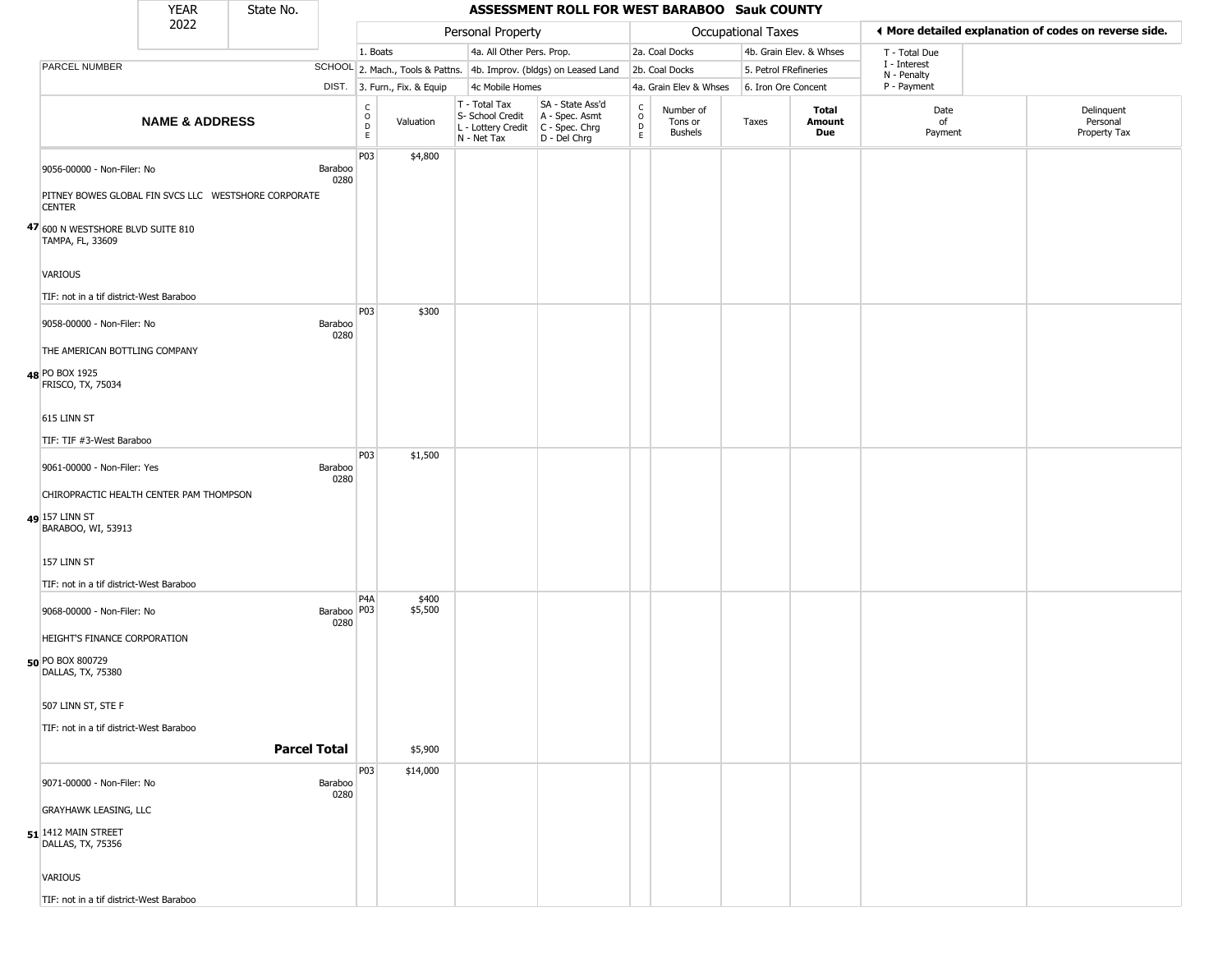|                                                        | <b>YEAR</b>               | State No.           |                         |                                            |                                  |                                                  | ASSESSMENT ROLL FOR WEST BARABOO Sauk COUNTY                                              |                                                 |                                        |                           |                         |                                                       |                                        |
|--------------------------------------------------------|---------------------------|---------------------|-------------------------|--------------------------------------------|----------------------------------|--------------------------------------------------|-------------------------------------------------------------------------------------------|-------------------------------------------------|----------------------------------------|---------------------------|-------------------------|-------------------------------------------------------|----------------------------------------|
|                                                        | 2022                      |                     |                         |                                            |                                  | Personal Property                                |                                                                                           |                                                 |                                        | <b>Occupational Taxes</b> |                         | ◀ More detailed explanation of codes on reverse side. |                                        |
|                                                        |                           |                     |                         | 1. Boats                                   |                                  | 4a. All Other Pers. Prop.                        |                                                                                           |                                                 | 2a. Coal Docks                         |                           | 4b. Grain Elev. & Whses | T - Total Due                                         |                                        |
| PARCEL NUMBER                                          |                           |                     |                         |                                            | SCHOOL 2. Mach., Tools & Pattns. |                                                  | 4b. Improv. (bldgs) on Leased Land                                                        |                                                 | 2b. Coal Docks                         | 5. Petrol FRefineries     |                         | I - Interest<br>N - Penalty                           |                                        |
|                                                        |                           |                     |                         |                                            | DIST. 3. Furn., Fix. & Equip     | 4c Mobile Homes                                  |                                                                                           |                                                 | 4a. Grain Elev & Whses                 | 6. Iron Ore Concent       |                         | P - Payment                                           |                                        |
|                                                        | <b>NAME &amp; ADDRESS</b> |                     |                         | $\begin{array}{c} C \\ 0 \\ E \end{array}$ | Valuation                        | T - Total Tax<br>S- School Credit<br>N - Net Tax | SA - State Ass'd<br>A - Spec. Asmt<br>L - Lottery Credit   C - Spec. Chrg<br>D - Del Chrg | $\begin{array}{c} C \\ O \\ D \\ E \end{array}$ | Number of<br>Tons or<br><b>Bushels</b> | Taxes                     | Total<br>Amount<br>Due  | Date<br>of<br>Payment                                 | Delinquent<br>Personal<br>Property Tax |
| 9076-00000 - Non-Filer: Yes<br><b>WAYPORT, INC</b>     |                           |                     | Baraboo<br>0280         | P03                                        | \$3,500                          |                                                  |                                                                                           |                                                 |                                        |                           |                         |                                                       |                                        |
| 52 1010 PINE, 9E-L-01                                  |                           |                     |                         |                                            |                                  |                                                  |                                                                                           |                                                 |                                        |                           |                         |                                                       |                                        |
| ST LOUIS, MO, 63101                                    |                           |                     |                         |                                            |                                  |                                                  |                                                                                           |                                                 |                                        |                           |                         |                                                       |                                        |
| 314 PINE ST<br>TIF: not in a tif district-West Baraboo |                           |                     |                         |                                            |                                  |                                                  |                                                                                           |                                                 |                                        |                           |                         |                                                       |                                        |
| 9077-00000 - Non-Filer: Yes                            |                           |                     | Baraboo<br>0280         | <b>P03</b>                                 | \$11,900                         |                                                  |                                                                                           |                                                 |                                        |                           |                         |                                                       |                                        |
| WILD BIRD BARN                                         |                           |                     |                         |                                            |                                  |                                                  |                                                                                           |                                                 |                                        |                           |                         |                                                       |                                        |
| 53 674 W MULBERRY ST<br>BARABOO, WI, 53913             |                           |                     |                         |                                            |                                  |                                                  |                                                                                           |                                                 |                                        |                           |                         |                                                       |                                        |
| 674 W MULBERRY ST                                      |                           |                     |                         |                                            |                                  |                                                  |                                                                                           |                                                 |                                        |                           |                         |                                                       |                                        |
| TIF: not in a tif district-West Baraboo                |                           |                     |                         | <b>P03</b>                                 | \$8,600                          |                                                  |                                                                                           |                                                 |                                        |                           |                         |                                                       |                                        |
| 9080-00000 - Non-Filer: Yes                            |                           |                     | Baraboo<br>0280         |                                            |                                  |                                                  |                                                                                           |                                                 |                                        |                           |                         |                                                       |                                        |
| HALLMARK MARKETING COMPANY, LLC                        |                           |                     |                         |                                            |                                  |                                                  |                                                                                           |                                                 |                                        |                           |                         |                                                       |                                        |
| 54 PO BOX 419479<br>KANSAS CITY, MO, 64141             |                           |                     |                         |                                            |                                  |                                                  |                                                                                           |                                                 |                                        |                           |                         |                                                       |                                        |
| 603 W. PINE ST.                                        |                           |                     |                         |                                            |                                  |                                                  |                                                                                           |                                                 |                                        |                           |                         |                                                       |                                        |
| TIF: TIF #3-West Baraboo                               |                           |                     |                         | P <sub>4</sub> A                           | \$2,500                          |                                                  |                                                                                           |                                                 |                                        |                           |                         |                                                       |                                        |
| 9084-00000 - Non-Filer: No                             |                           |                     | Baraboo   P03<br>0280   |                                            | \$17,900                         |                                                  |                                                                                           |                                                 |                                        |                           |                         |                                                       |                                        |
| CELL PLUS II INC                                       |                           |                     |                         |                                            |                                  |                                                  |                                                                                           |                                                 |                                        |                           |                         |                                                       |                                        |
| 55 502 BERKLEY BLVD<br>Baraboo, WI, 53913              |                           |                     |                         |                                            |                                  |                                                  |                                                                                           |                                                 |                                        |                           |                         |                                                       |                                        |
| 502 BERKLEY BLVD                                       |                           |                     |                         |                                            |                                  |                                                  |                                                                                           |                                                 |                                        |                           |                         |                                                       |                                        |
| TIF: not in a tif district-West Baraboo                |                           |                     |                         |                                            |                                  |                                                  |                                                                                           |                                                 |                                        |                           |                         |                                                       |                                        |
|                                                        |                           | <b>Parcel Total</b> |                         |                                            | \$20,400                         |                                                  |                                                                                           |                                                 |                                        |                           |                         |                                                       |                                        |
| 9086-00000 - Non-Filer: No                             |                           |                     | Baraboo   P03  <br>0280 | P <sub>4</sub> A                           | \$100<br>\$300                   |                                                  |                                                                                           |                                                 |                                        |                           |                         |                                                       |                                        |
| SHIELDS HEATING AND AIR                                |                           |                     |                         |                                            |                                  |                                                  |                                                                                           |                                                 |                                        |                           |                         |                                                       |                                        |
| 56 302 LINN ST<br>Baraboo, WI, 53913                   |                           |                     |                         |                                            |                                  |                                                  |                                                                                           |                                                 |                                        |                           |                         |                                                       |                                        |
| 302 LINN ST                                            |                           |                     |                         |                                            |                                  |                                                  |                                                                                           |                                                 |                                        |                           |                         |                                                       |                                        |
| TIF: not in a tif district-West Baraboo                |                           |                     |                         |                                            |                                  |                                                  |                                                                                           |                                                 |                                        |                           |                         |                                                       |                                        |
|                                                        |                           | <b>Parcel Total</b> |                         |                                            | \$400                            |                                                  |                                                                                           |                                                 |                                        |                           |                         |                                                       |                                        |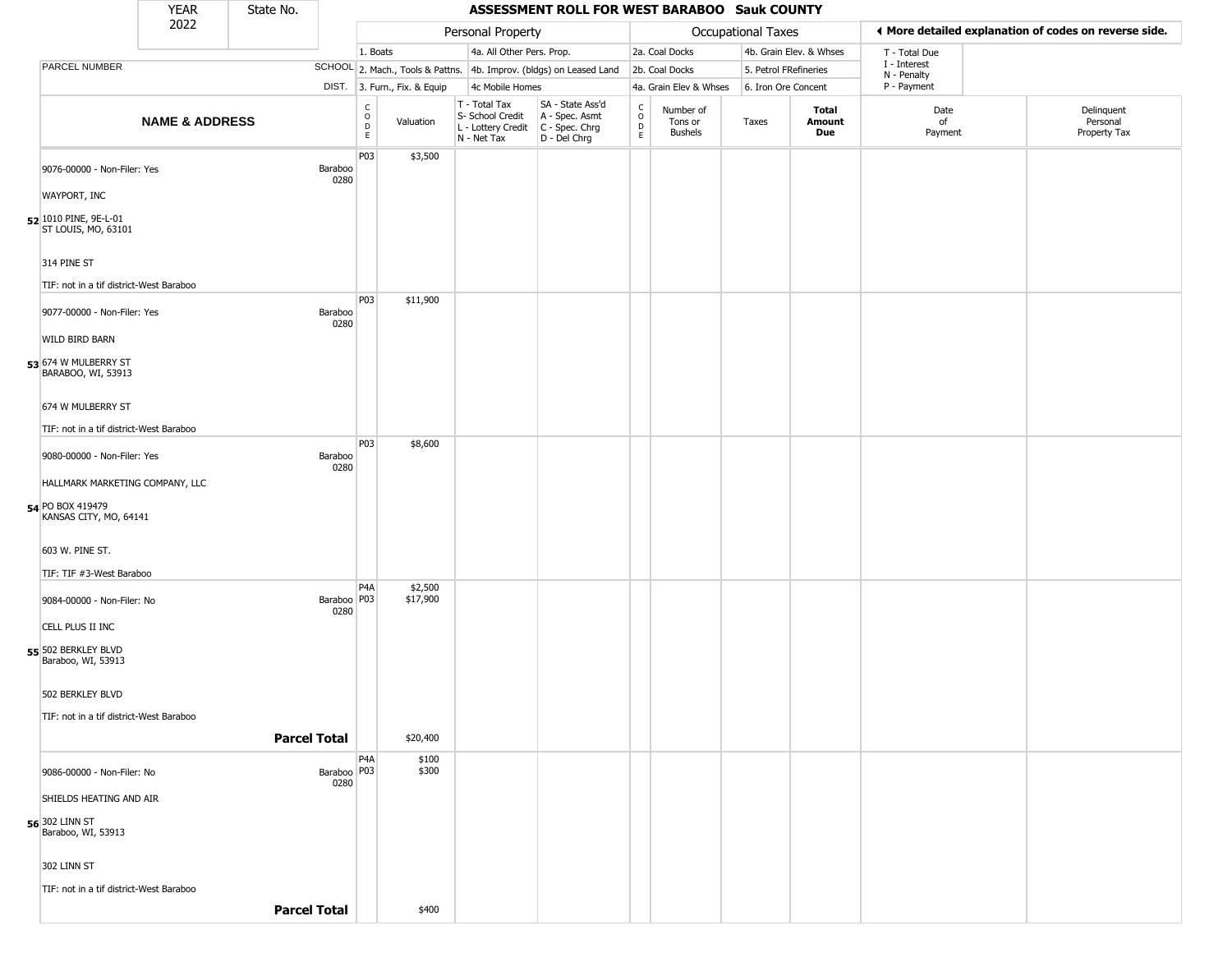|                                                    | <b>YEAR</b>                               | State No. |                       |                                            | ASSESSMENT ROLL FOR WEST BARABOO Sauk COUNTY |                                                                                         |                                                                     |                                              |                                 |                       |                         |                             |                                                       |  |  |  |
|----------------------------------------------------|-------------------------------------------|-----------|-----------------------|--------------------------------------------|----------------------------------------------|-----------------------------------------------------------------------------------------|---------------------------------------------------------------------|----------------------------------------------|---------------------------------|-----------------------|-------------------------|-----------------------------|-------------------------------------------------------|--|--|--|
|                                                    | 2022                                      |           |                       |                                            |                                              | Personal Property                                                                       |                                                                     |                                              |                                 | Occupational Taxes    |                         |                             | ♦ More detailed explanation of codes on reverse side. |  |  |  |
|                                                    |                                           |           |                       | 1. Boats                                   |                                              | 4a. All Other Pers. Prop.                                                               |                                                                     |                                              | 2a. Coal Docks                  |                       | 4b. Grain Elev. & Whses | T - Total Due               |                                                       |  |  |  |
| PARCEL NUMBER                                      |                                           |           |                       |                                            |                                              |                                                                                         | SCHOOL 2. Mach., Tools & Pattns. 4b. Improv. (bldgs) on Leased Land |                                              | 2b. Coal Docks                  | 5. Petrol FRefineries |                         | I - Interest<br>N - Penalty |                                                       |  |  |  |
|                                                    |                                           |           |                       |                                            | DIST. 3. Furn., Fix. & Equip                 | 4c Mobile Homes                                                                         |                                                                     |                                              | 4a. Grain Elev & Whses          | 6. Iron Ore Concent   |                         | P - Payment                 |                                                       |  |  |  |
|                                                    | <b>NAME &amp; ADDRESS</b>                 |           |                       | C<br>$\circ$<br>$\mathsf D$<br>$\mathsf E$ | Valuation                                    | T - Total Tax<br>S- School Credit<br>L - Lottery Credit   C - Spec. Chrg<br>N - Net Tax | SA - State Ass'd<br>A - Spec. Asmt<br>D - Del Chrg                  | $\begin{array}{c}\nC \\ O \\ D\n\end{array}$ | Number of<br>Tons or<br>Bushels | Taxes                 | Total<br>Amount<br>Due  | Date<br>of<br>Payment       | Delinquent<br>Personal<br>Property Tax                |  |  |  |
| 9088-00000 - Non-Filer: No                         | QUADIENT LEASING USA INC MAILFINANCE, INC |           | Baraboo<br>0280       | P03                                        | \$700                                        |                                                                                         |                                                                     |                                              |                                 |                       |                         |                             |                                                       |  |  |  |
| 57 478 WHEELERS FARMS RD<br>MILFORD, CT, 06461     |                                           |           |                       |                                            |                                              |                                                                                         |                                                                     |                                              |                                 |                       |                         |                             |                                                       |  |  |  |
| 500 CEDAR ST                                       |                                           |           |                       |                                            |                                              |                                                                                         |                                                                     |                                              |                                 |                       |                         |                             |                                                       |  |  |  |
| TIF: not in a tif district-West Baraboo            |                                           |           |                       |                                            |                                              |                                                                                         |                                                                     |                                              |                                 |                       |                         |                             |                                                       |  |  |  |
| 9089-00000 - Non-Filer: No                         |                                           |           | Baraboo<br>0280       | P03                                        | \$100                                        |                                                                                         |                                                                     |                                              |                                 |                       |                         |                             |                                                       |  |  |  |
| QUADIENT INC FKA NEOPOST USA, INC                  |                                           |           |                       |                                            |                                              |                                                                                         |                                                                     |                                              |                                 |                       |                         |                             |                                                       |  |  |  |
| 58 478 WHEELERS FARMS RD<br>MILFORD, CT, 06461     |                                           |           |                       |                                            |                                              |                                                                                         |                                                                     |                                              |                                 |                       |                         |                             |                                                       |  |  |  |
| 500 CEDAR ST                                       |                                           |           |                       |                                            |                                              |                                                                                         |                                                                     |                                              |                                 |                       |                         |                             |                                                       |  |  |  |
| TIF: not in a tif district-West Baraboo            |                                           |           |                       | P03                                        | \$800                                        |                                                                                         |                                                                     |                                              |                                 |                       |                         |                             |                                                       |  |  |  |
| 9090-00000 - Non-Filer: No                         |                                           |           | Baraboo   P4A<br>0280 |                                            | \$2,700                                      |                                                                                         |                                                                     |                                              |                                 |                       |                         |                             |                                                       |  |  |  |
| CONTRACTOR SUPPLY OF BARABOO                       |                                           |           |                       |                                            |                                              |                                                                                         |                                                                     |                                              |                                 |                       |                         |                             |                                                       |  |  |  |
| 59 N1530 BREIDEL COULEE RD<br>LA CROSSE, WI, 54601 |                                           |           |                       |                                            |                                              |                                                                                         |                                                                     |                                              |                                 |                       |                         |                             |                                                       |  |  |  |
| E11004 TERRYTOWN RD                                |                                           |           |                       |                                            |                                              |                                                                                         |                                                                     |                                              |                                 |                       |                         |                             |                                                       |  |  |  |
| TIF: not in a tif district-West Baraboo            |                                           |           |                       |                                            |                                              |                                                                                         |                                                                     |                                              |                                 |                       |                         |                             |                                                       |  |  |  |
|                                                    |                                           |           | <b>Parcel Total</b>   |                                            | \$3,500                                      |                                                                                         |                                                                     |                                              |                                 |                       |                         |                             |                                                       |  |  |  |
| 9091-00000 - Non-Filer: No                         |                                           |           | Baraboo<br>0280       | P03                                        | \$3,500                                      |                                                                                         |                                                                     |                                              |                                 |                       |                         |                             |                                                       |  |  |  |
|                                                    | GORDON FLESCH COMPANY, INC GFC LEASING    |           |                       |                                            |                                              |                                                                                         |                                                                     |                                              |                                 |                       |                         |                             |                                                       |  |  |  |
| 60 2675 RESEARCH PARK DR<br>MADISON, WI, 53711     |                                           |           |                       |                                            |                                              |                                                                                         |                                                                     |                                              |                                 |                       |                         |                             |                                                       |  |  |  |
| VARIOUS                                            |                                           |           |                       |                                            |                                              |                                                                                         |                                                                     |                                              |                                 |                       |                         |                             |                                                       |  |  |  |
| TIF: not in a tif district-West Baraboo            |                                           |           |                       | P03                                        | \$42,400                                     |                                                                                         |                                                                     |                                              |                                 |                       |                         |                             |                                                       |  |  |  |
| 9094-00000 - Non-Filer: No                         |                                           |           | Baraboo   P4A<br>0280 |                                            | \$55,400                                     |                                                                                         |                                                                     |                                              |                                 |                       |                         |                             |                                                       |  |  |  |
| U-HAUL INTERNATIONAL, INC                          |                                           |           |                       |                                            |                                              |                                                                                         |                                                                     |                                              |                                 |                       |                         |                             |                                                       |  |  |  |
| 61 PO BOX 29046<br>PHOENIX, AZ, 85038              |                                           |           |                       |                                            |                                              |                                                                                         |                                                                     |                                              |                                 |                       |                         |                             |                                                       |  |  |  |
| 615-625 STATE RD 136                               |                                           |           |                       |                                            |                                              |                                                                                         |                                                                     |                                              |                                 |                       |                         |                             |                                                       |  |  |  |
| TIF: not in a tif district-West Baraboo            |                                           |           |                       |                                            |                                              |                                                                                         |                                                                     |                                              |                                 |                       |                         |                             |                                                       |  |  |  |
|                                                    |                                           |           | <b>Parcel Total</b>   |                                            |                                              |                                                                                         |                                                                     |                                              |                                 |                       |                         |                             |                                                       |  |  |  |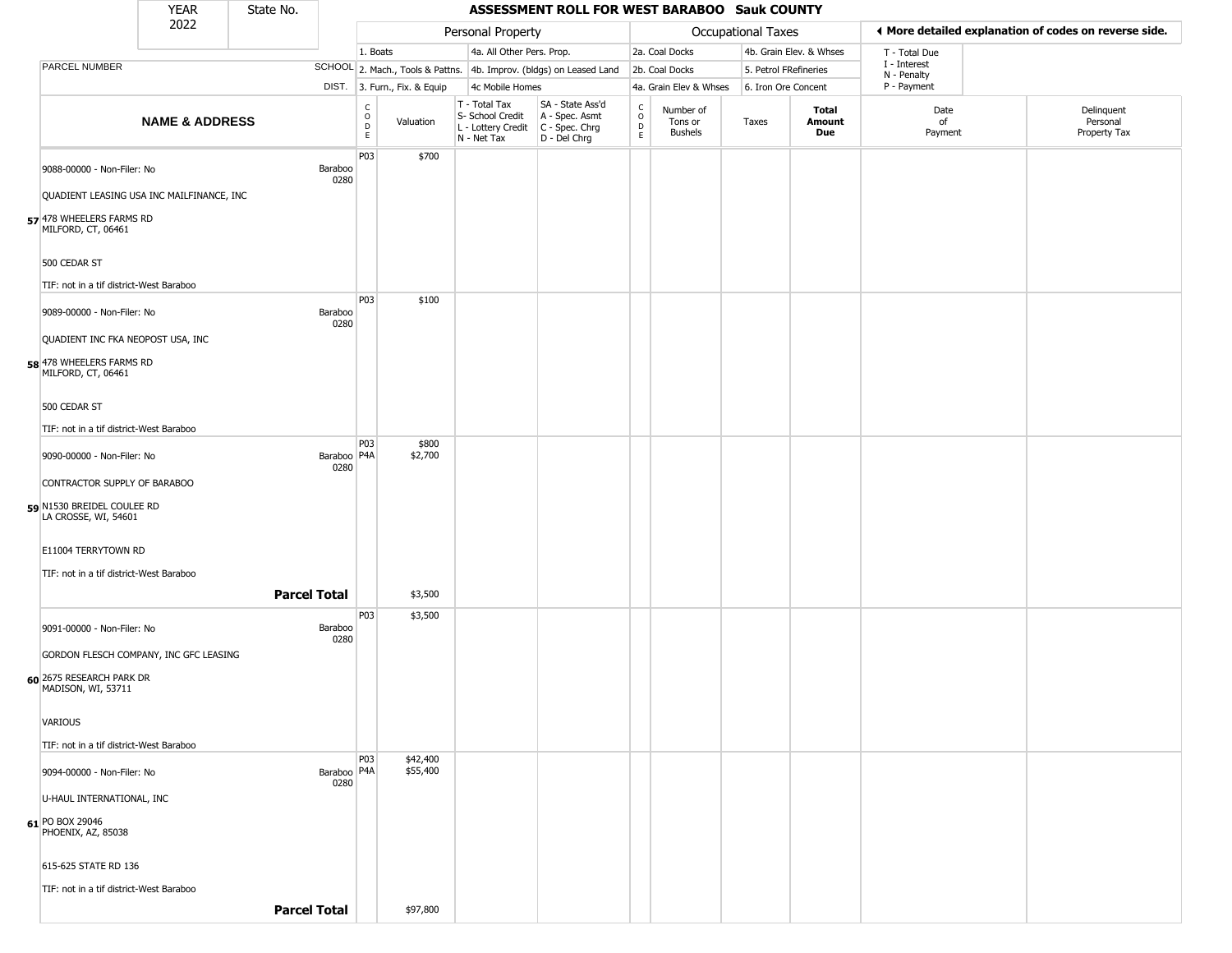|                                                    | <b>YEAR</b>                             | State No. |                       |                                   |                              |                                                                        | ASSESSMENT ROLL FOR WEST BARABOO Sauk COUNTY                         |                                            |                                        |                       |                         |                             |                                                       |
|----------------------------------------------------|-----------------------------------------|-----------|-----------------------|-----------------------------------|------------------------------|------------------------------------------------------------------------|----------------------------------------------------------------------|--------------------------------------------|----------------------------------------|-----------------------|-------------------------|-----------------------------|-------------------------------------------------------|
|                                                    | 2022                                    |           |                       |                                   |                              | Personal Property                                                      |                                                                      |                                            |                                        | Occupational Taxes    |                         |                             | ◀ More detailed explanation of codes on reverse side. |
|                                                    |                                         |           |                       | 1. Boats                          |                              | 4a. All Other Pers. Prop.                                              |                                                                      |                                            | 2a. Coal Docks                         |                       | 4b. Grain Elev. & Whses | T - Total Due               |                                                       |
| PARCEL NUMBER                                      |                                         |           |                       |                                   |                              |                                                                        | SCHOOL 2. Mach., Tools & Pattns. 4b. Improv. (bldgs) on Leased Land  |                                            | 2b. Coal Docks                         | 5. Petrol FRefineries |                         | I - Interest<br>N - Penalty |                                                       |
|                                                    |                                         |           |                       |                                   | DIST. 3. Furn., Fix. & Equip | 4c Mobile Homes                                                        |                                                                      |                                            | 4a. Grain Elev & Whses                 | 6. Iron Ore Concent   |                         | P - Payment                 |                                                       |
|                                                    | <b>NAME &amp; ADDRESS</b>               |           |                       | C<br>$\circ$<br>$\mathsf{D}$<br>E | Valuation                    | T - Total Tax<br>S- School Credit<br>L - Lottery Credit<br>N - Net Tax | SA - State Ass'd<br>A - Spec. Asmt<br>C - Spec. Chrg<br>D - Del Chrg | $\begin{array}{c} C \\ 0 \\ E \end{array}$ | Number of<br>Tons or<br><b>Bushels</b> | Taxes                 | Total<br>Amount<br>Due  | Date<br>of<br>Payment       | Delinquent<br>Personal<br>Property Tax                |
| 9095-00000 - Non-Filer: No<br>WABASHA LEASING, LLC |                                         |           | Baraboo<br>0280       | P03                               | \$1,800                      |                                                                        |                                                                      |                                            |                                        |                       |                         |                             |                                                       |
| 62 PO BOX 80615<br>INDIANAPOLIS, IN, 46280         |                                         |           |                       |                                   |                              |                                                                        |                                                                      |                                            |                                        |                       |                         |                             |                                                       |
| VARIOUS                                            |                                         |           |                       |                                   |                              |                                                                        |                                                                      |                                            |                                        |                       |                         |                             |                                                       |
|                                                    | TIF: not in a tif district-West Baraboo |           |                       | P03                               | \$7,500                      |                                                                        |                                                                      |                                            |                                        |                       |                         |                             |                                                       |
| 9096-00000 - Non-Filer: No                         |                                         |           | Baraboo<br>0280       |                                   |                              |                                                                        |                                                                      |                                            |                                        |                       |                         |                             |                                                       |
|                                                    | KRUEGER WHOLESALE FLORIST, INC          |           |                       |                                   |                              |                                                                        |                                                                      |                                            |                                        |                       |                         |                             |                                                       |
| 63 10706 TESCH LANE<br>ROTHSCHILD, WI, 54474       |                                         |           |                       |                                   |                              |                                                                        |                                                                      |                                            |                                        |                       |                         |                             |                                                       |
| 615 LINN ST                                        |                                         |           |                       |                                   |                              |                                                                        |                                                                      |                                            |                                        |                       |                         |                             |                                                       |
|                                                    | TIF: not in a tif district-West Baraboo |           |                       | P <sub>4</sub> A                  | \$100                        |                                                                        |                                                                      |                                            |                                        |                       |                         |                             |                                                       |
| 9097-00000 - Non-Filer: Yes                        |                                         |           | Baraboo   P03<br>0280 |                                   | \$3,000                      |                                                                        |                                                                      |                                            |                                        |                       |                         |                             |                                                       |
| BEN'S MAMA MIA, LLC                                |                                         |           |                       |                                   |                              |                                                                        |                                                                      |                                            |                                        |                       |                         |                             |                                                       |
| 64 113 3RD ST<br>Baraboo, WI, 53913                |                                         |           |                       |                                   |                              |                                                                        |                                                                      |                                            |                                        |                       |                         |                             |                                                       |
| 848 LOG LODGE COURT                                |                                         |           |                       |                                   |                              |                                                                        |                                                                      |                                            |                                        |                       |                         |                             |                                                       |
|                                                    | TIF: not in a tif district-West Baraboo |           |                       |                                   |                              |                                                                        |                                                                      |                                            |                                        |                       |                         |                             |                                                       |
|                                                    |                                         |           | <b>Parcel Total</b>   |                                   | \$3,100                      |                                                                        |                                                                      |                                            |                                        |                       |                         |                             |                                                       |
| 9099-00000 - Non-Filer: Yes                        |                                         |           | Baraboo   P4A<br>0280 | P03                               | \$59,900<br>\$70,700         |                                                                        |                                                                      |                                            |                                        |                       |                         |                             |                                                       |
|                                                    | PIERCE'S WEST EXPRESS BWP EXPRESS, INC  |           |                       |                                   |                              |                                                                        |                                                                      |                                            |                                        |                       |                         |                             |                                                       |
| 65 935 8TH ST<br>Baraboo, WI, 53913                |                                         |           |                       |                                   |                              |                                                                        |                                                                      |                                            |                                        |                       |                         |                             |                                                       |
| 527 LINN ST                                        |                                         |           |                       |                                   |                              |                                                                        |                                                                      |                                            |                                        |                       |                         |                             |                                                       |
|                                                    | TIF: not in a tif district-West Baraboo |           |                       |                                   |                              |                                                                        |                                                                      |                                            |                                        |                       |                         |                             |                                                       |
|                                                    |                                         |           | <b>Parcel Total</b>   |                                   | \$130,600                    |                                                                        |                                                                      |                                            |                                        |                       |                         |                             |                                                       |
| 9100-00000 - Non-Filer: Yes                        |                                         |           | Baraboo<br>0280       | <b>P03</b>                        | \$200                        |                                                                        |                                                                      |                                            |                                        |                       |                         |                             |                                                       |
| <b>BARABOO FAMILY AUTOS</b>                        |                                         |           |                       |                                   |                              |                                                                        |                                                                      |                                            |                                        |                       |                         |                             |                                                       |
| 66 506 LINN ST<br>Baraboo, WI, 53913               |                                         |           |                       |                                   |                              |                                                                        |                                                                      |                                            |                                        |                       |                         |                             |                                                       |
| 506 LINN ST                                        |                                         |           |                       |                                   |                              |                                                                        |                                                                      |                                            |                                        |                       |                         |                             |                                                       |
|                                                    | TIF: not in a tif district-West Baraboo |           |                       |                                   |                              |                                                                        |                                                                      |                                            |                                        |                       |                         |                             |                                                       |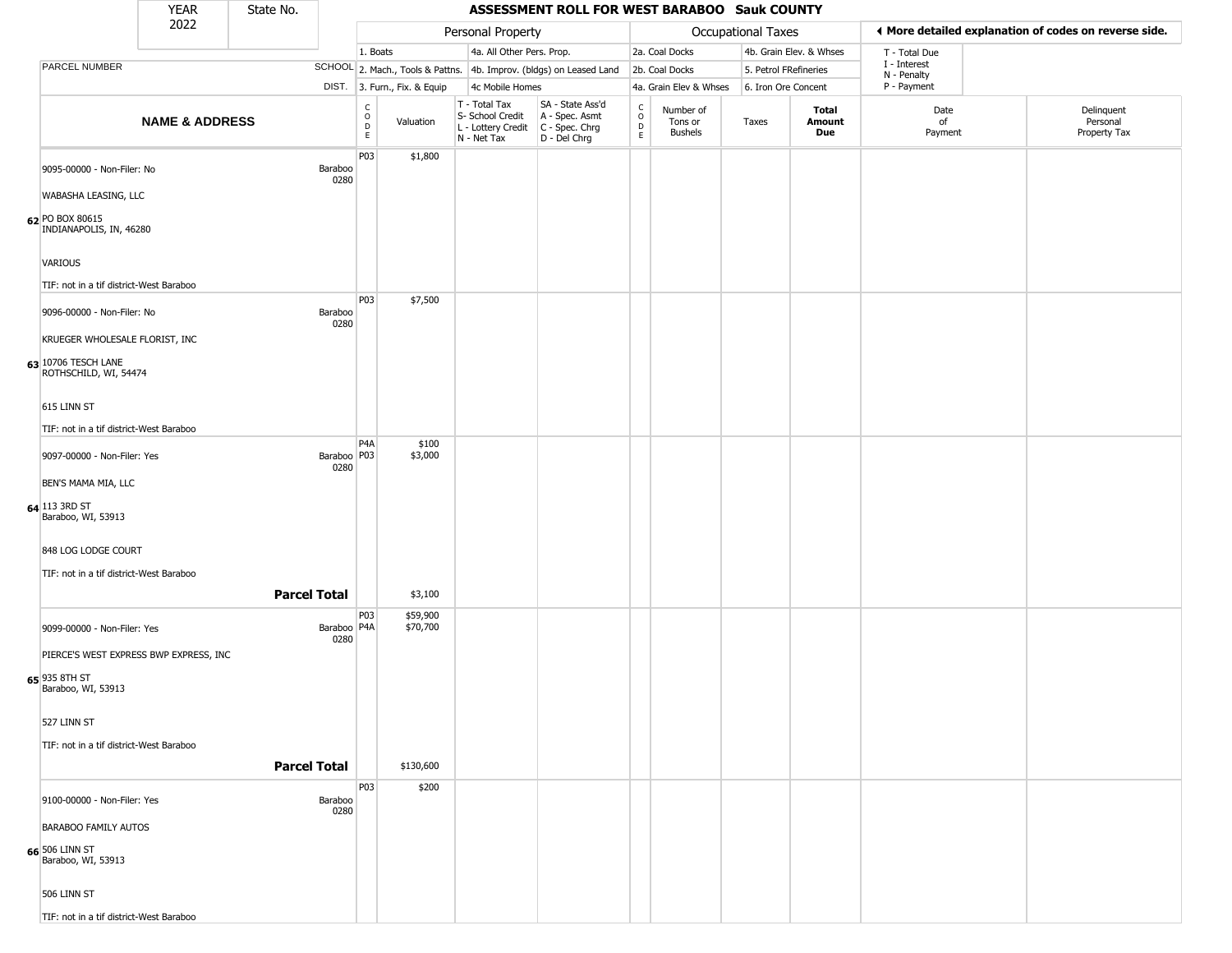|                                                            | <b>YEAR</b>                             | State No.                                              |                                                 |                              |                                                                                         | ASSESSMENT ROLL FOR WEST BARABOO Sauk COUNTY                        |                     |                                        |                       |                         |                             |                                                       |  |
|------------------------------------------------------------|-----------------------------------------|--------------------------------------------------------|-------------------------------------------------|------------------------------|-----------------------------------------------------------------------------------------|---------------------------------------------------------------------|---------------------|----------------------------------------|-----------------------|-------------------------|-----------------------------|-------------------------------------------------------|--|
|                                                            | 2022                                    |                                                        |                                                 |                              | Personal Property                                                                       |                                                                     |                     |                                        | Occupational Taxes    |                         |                             | ♦ More detailed explanation of codes on reverse side. |  |
|                                                            |                                         |                                                        |                                                 | 1. Boats                     | 4a. All Other Pers. Prop.                                                               |                                                                     |                     | 2a. Coal Docks                         |                       | 4b. Grain Elev. & Whses | T - Total Due               |                                                       |  |
| PARCEL NUMBER                                              |                                         |                                                        |                                                 |                              |                                                                                         | SCHOOL 2. Mach., Tools & Pattns. 4b. Improv. (bldgs) on Leased Land |                     | 2b. Coal Docks                         | 5. Petrol FRefineries |                         | I - Interest<br>N - Penalty |                                                       |  |
|                                                            |                                         |                                                        |                                                 | DIST. 3. Furn., Fix. & Equip | 4c Mobile Homes                                                                         |                                                                     |                     | 4a. Grain Elev & Whses                 | 6. Iron Ore Concent   |                         | P - Payment                 |                                                       |  |
|                                                            | <b>NAME &amp; ADDRESS</b>               |                                                        | $\begin{array}{c} C \\ O \\ D \\ E \end{array}$ | Valuation                    | T - Total Tax<br>S- School Credit<br>L - Lottery Credit   C - Spec. Chrg<br>N - Net Tax | SA - State Ass'd<br>A - Spec. Asmt<br>D - Del Chrg                  | $\overline{O}$<br>E | Number of<br>Tons or<br><b>Bushels</b> | Taxes                 | Total<br>Amount<br>Due  | Date<br>of<br>Payment       | Delinquent<br>Personal<br>Property Tax                |  |
| 9101-00000 - Non-Filer: Yes<br><b>RADIANT SALON</b>        |                                         | Baraboo<br>0280                                        | P03                                             | \$8,400                      |                                                                                         |                                                                     |                     |                                        |                       |                         |                             |                                                       |  |
| $67$ <sup>224B</sup> LINN ST<br>Baraboo, WI, 53913         |                                         |                                                        |                                                 |                              |                                                                                         |                                                                     |                     |                                        |                       |                         |                             |                                                       |  |
| 224B LINN ST                                               |                                         |                                                        |                                                 |                              |                                                                                         |                                                                     |                     |                                        |                       |                         |                             |                                                       |  |
| TIF: not in a tif district-West Baraboo                    |                                         |                                                        | P4A                                             | \$100                        |                                                                                         |                                                                     |                     |                                        |                       |                         |                             |                                                       |  |
| 9102-00000 - Non-Filer: No                                 |                                         | 0280                                                   | Baraboo P03                                     | \$43,800                     |                                                                                         |                                                                     |                     |                                        |                       |                         |                             |                                                       |  |
| ONE, LLC                                                   |                                         | CLARION HOTEL AND CONVENTION CENTER SHREE SWAMINARAYAN |                                                 |                              |                                                                                         |                                                                     |                     |                                        |                       |                         |                             |                                                       |  |
| 68 1013 8TH ST<br>Baraboo, WI, 53913                       |                                         |                                                        |                                                 |                              |                                                                                         |                                                                     |                     |                                        |                       |                         |                             |                                                       |  |
| 626 W PINE ST                                              |                                         |                                                        |                                                 |                              |                                                                                         |                                                                     |                     |                                        |                       |                         |                             |                                                       |  |
| TIF: not in a tif district-West Baraboo                    |                                         |                                                        |                                                 |                              |                                                                                         |                                                                     |                     |                                        |                       |                         |                             |                                                       |  |
|                                                            |                                         | <b>Parcel Total</b>                                    |                                                 | \$43,900                     |                                                                                         |                                                                     |                     |                                        |                       |                         |                             |                                                       |  |
| 9103-00000 - Non-Filer: Yes                                |                                         | 0280                                                   | P <sub>4</sub> A<br>Baraboo   P03               | \$400<br>\$700               |                                                                                         |                                                                     |                     |                                        |                       |                         |                             |                                                       |  |
| BRIGHTSTAR CARE OF BARABOO                                 |                                         |                                                        |                                                 |                              |                                                                                         |                                                                     |                     |                                        |                       |                         |                             |                                                       |  |
| 69 3240 UNIVERSITY AVE, STE 3A<br>MADISON, WI, 53705       |                                         |                                                        |                                                 |                              |                                                                                         |                                                                     |                     |                                        |                       |                         |                             |                                                       |  |
| 507 LINN ST, STE B                                         |                                         |                                                        |                                                 |                              |                                                                                         |                                                                     |                     |                                        |                       |                         |                             |                                                       |  |
| TIF: not in a tif district-West Baraboo                    |                                         |                                                        |                                                 |                              |                                                                                         |                                                                     |                     |                                        |                       |                         |                             |                                                       |  |
|                                                            |                                         | <b>Parcel Total</b>                                    |                                                 | \$1,100                      |                                                                                         |                                                                     |                     |                                        |                       |                         |                             |                                                       |  |
| 9104-00000 - Non-Filer: Yes                                |                                         | Baraboo<br>0280                                        | P03                                             | \$6,000                      |                                                                                         |                                                                     |                     |                                        |                       |                         |                             |                                                       |  |
| TOP TIER GRADING CO                                        |                                         |                                                        |                                                 |                              |                                                                                         |                                                                     |                     |                                        |                       |                         |                             |                                                       |  |
| 70 2004 LOGGERS LANE<br>Baraboo, WI, 53913                 |                                         |                                                        |                                                 |                              |                                                                                         |                                                                     |                     |                                        |                       |                         |                             |                                                       |  |
| 2004 LOGGERS LANE                                          |                                         |                                                        |                                                 |                              |                                                                                         |                                                                     |                     |                                        |                       |                         |                             |                                                       |  |
| TIF: not in a tif district-West Baraboo                    |                                         |                                                        |                                                 |                              |                                                                                         |                                                                     |                     |                                        |                       |                         |                             |                                                       |  |
| 9106-00000 - Non-Filer: No                                 |                                         | Baraboo<br>0280                                        | P03                                             | \$1,000                      |                                                                                         |                                                                     |                     |                                        |                       |                         |                             |                                                       |  |
|                                                            | GREAT LAKES COCA-COLA DISTRIBUTION, LLC |                                                        |                                                 |                              |                                                                                         |                                                                     |                     |                                        |                       |                         |                             |                                                       |  |
| <b>71</b> 6250 N RIVER RD, STE 9000<br>ROSEMONT, IL, 60018 |                                         |                                                        |                                                 |                              |                                                                                         |                                                                     |                     |                                        |                       |                         |                             |                                                       |  |
| 615 LINN ST                                                |                                         |                                                        |                                                 |                              |                                                                                         |                                                                     |                     |                                        |                       |                         |                             |                                                       |  |
| TIF: not in a tif district-West Baraboo                    |                                         |                                                        |                                                 |                              |                                                                                         |                                                                     |                     |                                        |                       |                         |                             |                                                       |  |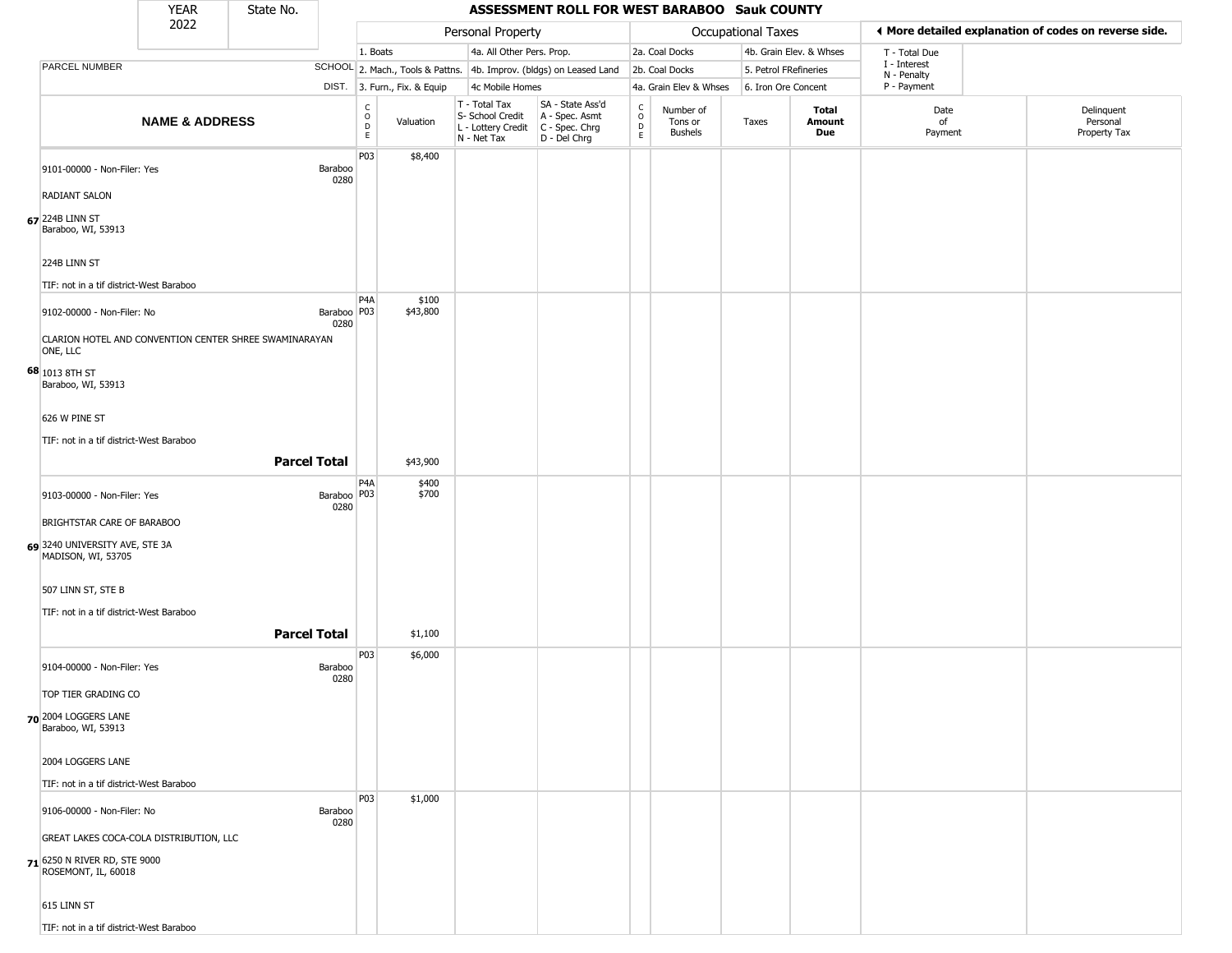|                                                | <b>YEAR</b>                             | State No.           |                       | ASSESSMENT ROLL FOR WEST BARABOO Sauk COUNTY |                              |                                                                        |                                                                      |                                                 |                                        |                       |                         |                             |                                                       |                                        |
|------------------------------------------------|-----------------------------------------|---------------------|-----------------------|----------------------------------------------|------------------------------|------------------------------------------------------------------------|----------------------------------------------------------------------|-------------------------------------------------|----------------------------------------|-----------------------|-------------------------|-----------------------------|-------------------------------------------------------|----------------------------------------|
|                                                | 2022                                    |                     |                       |                                              |                              | Personal Property                                                      |                                                                      |                                                 |                                        | Occupational Taxes    |                         |                             | ◀ More detailed explanation of codes on reverse side. |                                        |
|                                                |                                         |                     |                       | 1. Boats                                     |                              | 4a. All Other Pers. Prop.                                              |                                                                      |                                                 | 2a. Coal Docks                         |                       | 4b. Grain Elev. & Whses | T - Total Due               |                                                       |                                        |
| PARCEL NUMBER                                  |                                         |                     |                       |                                              |                              |                                                                        | SCHOOL 2. Mach., Tools & Pattns. 4b. Improv. (bldgs) on Leased Land  |                                                 | 2b. Coal Docks                         | 5. Petrol FRefineries |                         | I - Interest<br>N - Penalty |                                                       |                                        |
|                                                |                                         |                     |                       |                                              | DIST. 3. Furn., Fix. & Equip | 4c Mobile Homes                                                        |                                                                      |                                                 | 4a. Grain Elev & Whses                 | 6. Iron Ore Concent   |                         | P - Payment                 |                                                       |                                        |
|                                                | <b>NAME &amp; ADDRESS</b>               |                     |                       | $\begin{array}{c} C \\ 0 \\ E \end{array}$   | Valuation                    | T - Total Tax<br>S- School Credit<br>L - Lottery Credit<br>N - Net Tax | SA - State Ass'd<br>A - Spec. Asmt<br>C - Spec. Chrg<br>D - Del Chrg | $\begin{array}{c} C \\ O \\ D \\ E \end{array}$ | Number of<br>Tons or<br><b>Bushels</b> | Taxes                 | Total<br>Amount<br>Due  | Date<br>of<br>Payment       |                                                       | Delinquent<br>Personal<br>Property Tax |
| 9107-00000 - Non-Filer: Yes                    |                                         |                     | Baraboo<br>0280       | P03                                          | \$35,900                     |                                                                        |                                                                      |                                                 |                                        |                       |                         |                             |                                                       |                                        |
| <b>GLACIER ROCK RESTAURANT</b>                 |                                         |                     |                       |                                              |                              |                                                                        |                                                                      |                                                 |                                        |                       |                         |                             |                                                       |                                        |
| 72 626 W PINE ST<br>Baraboo, WI, 53913         |                                         |                     |                       |                                              |                              |                                                                        |                                                                      |                                                 |                                        |                       |                         |                             |                                                       |                                        |
| 626 W PINE ST                                  |                                         |                     |                       |                                              |                              |                                                                        |                                                                      |                                                 |                                        |                       |                         |                             |                                                       |                                        |
|                                                | TIF: not in a tif district-West Baraboo |                     |                       |                                              |                              |                                                                        |                                                                      |                                                 |                                        |                       |                         |                             |                                                       |                                        |
| 9108-00000 - Non-Filer: No                     |                                         |                     | Baraboo<br>0280       | P03                                          | \$10,300                     |                                                                        |                                                                      |                                                 |                                        |                       |                         |                             |                                                       |                                        |
| VITALITY FOODSERVICE, INC                      |                                         |                     |                       |                                              |                              |                                                                        |                                                                      |                                                 |                                        |                       |                         |                             |                                                       |                                        |
| 73 PO BOX 330219<br>NASHVILLE, TN, 37203       |                                         |                     |                       |                                              |                              |                                                                        |                                                                      |                                                 |                                        |                       |                         |                             |                                                       |                                        |
| 725 W PINE ST                                  |                                         |                     |                       |                                              |                              |                                                                        |                                                                      |                                                 |                                        |                       |                         |                             |                                                       |                                        |
|                                                | TIF: not in a tif district-West Baraboo |                     |                       |                                              |                              |                                                                        |                                                                      |                                                 |                                        |                       |                         |                             |                                                       |                                        |
| 9110-00000 - Non-Filer: Yes                    |                                         |                     | Baraboo   P03<br>0280 | P <sub>4</sub> A                             | \$500<br>\$2,200             |                                                                        |                                                                      |                                                 |                                        |                       |                         |                             |                                                       |                                        |
| ANCHOR AUTOMOTIVE CENTER                       |                                         |                     |                       |                                              |                              |                                                                        |                                                                      |                                                 |                                        |                       |                         |                             |                                                       |                                        |
| 74 602 W PINE ST<br>WEST BARABOO, WI, 53913    |                                         |                     |                       |                                              |                              |                                                                        |                                                                      |                                                 |                                        |                       |                         |                             |                                                       |                                        |
| 602 W PINE ST                                  |                                         |                     |                       |                                              |                              |                                                                        |                                                                      |                                                 |                                        |                       |                         |                             |                                                       |                                        |
|                                                | TIF: not in a tif district-West Baraboo |                     |                       |                                              |                              |                                                                        |                                                                      |                                                 |                                        |                       |                         |                             |                                                       |                                        |
|                                                |                                         | <b>Parcel Total</b> |                       |                                              | \$2,700                      |                                                                        |                                                                      |                                                 |                                        |                       |                         |                             |                                                       |                                        |
|                                                |                                         |                     |                       | P03                                          | \$10,100                     |                                                                        |                                                                      |                                                 |                                        |                       |                         |                             |                                                       |                                        |
| 9111-00000 - Non-Filer: No                     |                                         |                     | Baraboo<br>0280       |                                              |                              |                                                                        |                                                                      |                                                 |                                        |                       |                         |                             |                                                       |                                        |
|                                                | GORDON FLESCH COMPANY, INC GFC LEASING  |                     |                       |                                              |                              |                                                                        |                                                                      |                                                 |                                        |                       |                         |                             |                                                       |                                        |
| 75 2675 RESEARCH PARK DR<br>MADISON, WI, 53711 |                                         |                     |                       |                                              |                              |                                                                        |                                                                      |                                                 |                                        |                       |                         |                             |                                                       |                                        |
| VARIOUS                                        |                                         |                     |                       |                                              |                              |                                                                        |                                                                      |                                                 |                                        |                       |                         |                             |                                                       |                                        |
|                                                | TIF: not in a tif district-West Baraboo |                     |                       |                                              |                              |                                                                        |                                                                      |                                                 |                                        |                       |                         |                             |                                                       |                                        |
| 9112-00000 - Non-Filer: No                     |                                         |                     | Baraboo<br>0280       | <b>P03</b>                                   | \$800                        |                                                                        |                                                                      |                                                 |                                        |                       |                         |                             |                                                       |                                        |
| NuCO2 Supply LLC TAX DEPT                      |                                         |                     |                       |                                              |                              |                                                                        |                                                                      |                                                 |                                        |                       |                         |                             |                                                       |                                        |
| 76 10 Riverview Dr<br>Danbury, CT, 06810       |                                         |                     |                       |                                              |                              |                                                                        |                                                                      |                                                 |                                        |                       |                         |                             |                                                       |                                        |
| <b>VARIOUS</b>                                 |                                         |                     |                       |                                              |                              |                                                                        |                                                                      |                                                 |                                        |                       |                         |                             |                                                       |                                        |
|                                                | TIF: not in a tif district-West Baraboo |                     |                       |                                              |                              |                                                                        |                                                                      |                                                 |                                        |                       |                         |                             |                                                       |                                        |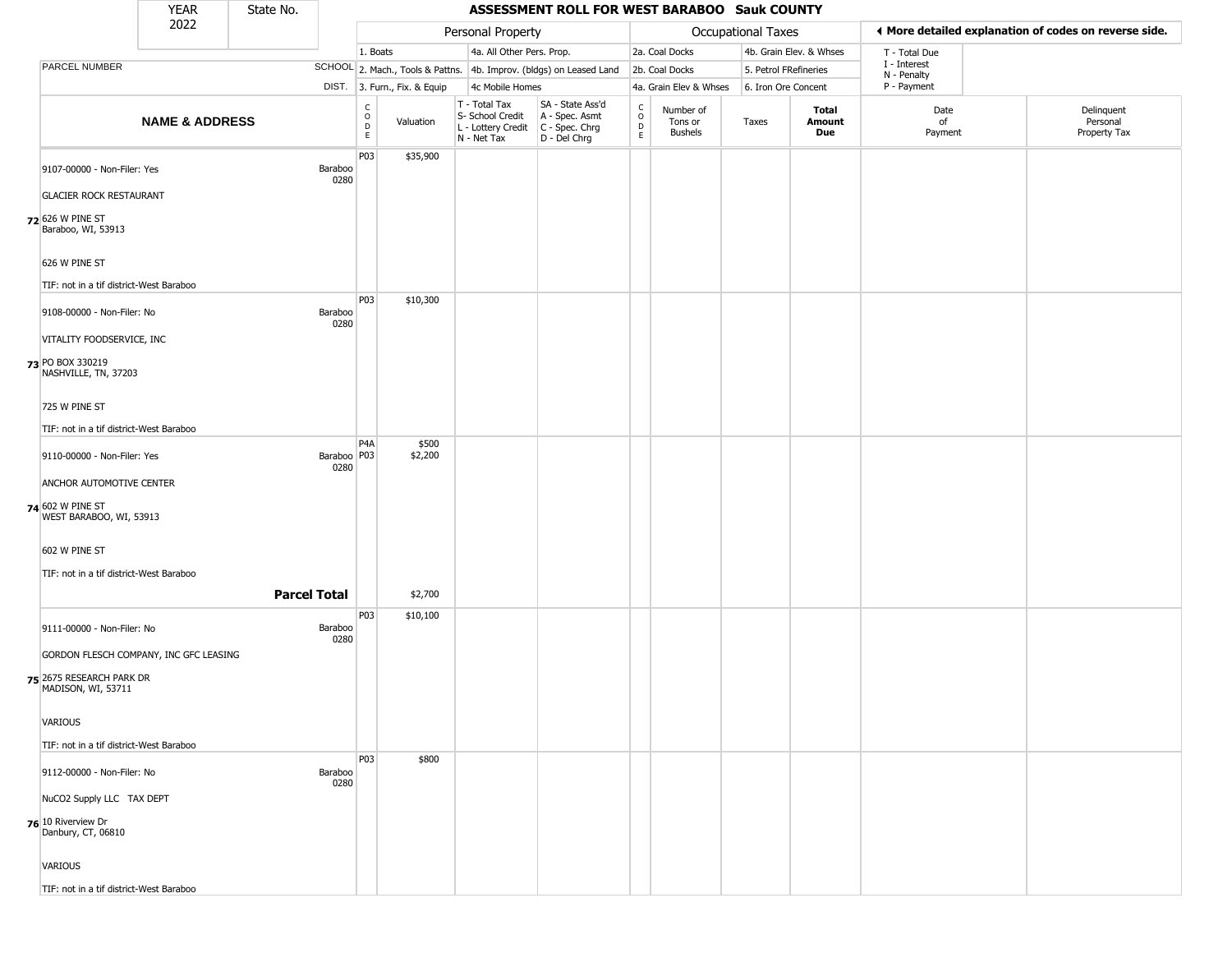|                                                              | <b>YEAR</b>               | State No.           |                                           |                              |                                                                                          | ASSESSMENT ROLL FOR WEST BARABOO Sauk COUNTY                        |                                               |                                 |                       |                         |                                                       |                                        |  |
|--------------------------------------------------------------|---------------------------|---------------------|-------------------------------------------|------------------------------|------------------------------------------------------------------------------------------|---------------------------------------------------------------------|-----------------------------------------------|---------------------------------|-----------------------|-------------------------|-------------------------------------------------------|----------------------------------------|--|
|                                                              | 2022                      |                     |                                           |                              | Personal Property                                                                        |                                                                     |                                               |                                 | Occupational Taxes    |                         | ◀ More detailed explanation of codes on reverse side. |                                        |  |
|                                                              |                           |                     |                                           | 1. Boats                     | 4a. All Other Pers. Prop.                                                                |                                                                     |                                               | 2a. Coal Docks                  |                       | 4b. Grain Elev. & Whses | T - Total Due                                         |                                        |  |
| PARCEL NUMBER                                                |                           |                     |                                           |                              |                                                                                          | SCHOOL 2. Mach., Tools & Pattns. 4b. Improv. (bldgs) on Leased Land |                                               | 2b. Coal Docks                  | 5. Petrol FRefineries |                         | I - Interest<br>N - Penalty                           |                                        |  |
|                                                              |                           |                     |                                           | DIST. 3. Furn., Fix. & Equip | 4c Mobile Homes                                                                          |                                                                     |                                               | 4a. Grain Elev & Whses          | 6. Iron Ore Concent   |                         | P - Payment                                           |                                        |  |
|                                                              | <b>NAME &amp; ADDRESS</b> |                     | $_{\rm o}^{\rm c}$<br>D<br>E              | Valuation                    | T - Total Tax<br>S- School Credit<br>L - Lottery Credit<br>C - Spec. Chrg<br>N - Net Tax | SA - State Ass'd<br>D - Del Chrg                                    | $\mathsf{C}$<br>$\circ$<br>$\mathsf{D}$<br>E. | Number of<br>Tons or<br>Bushels | Taxes                 | Total<br>Amount<br>Due  | Date<br>of<br>Payment                                 | Delinquent<br>Personal<br>Property Tax |  |
| 9113-00000 - Non-Filer: Yes                                  |                           |                     | P4A<br>Baraboo   P03<br>0280              | \$300<br>\$900               |                                                                                          |                                                                     |                                               |                                 |                       |                         |                                                       |                                        |  |
| <b>XEL MED SPA</b>                                           |                           |                     |                                           |                              |                                                                                          |                                                                     |                                               |                                 |                       |                         |                                                       |                                        |  |
| 77 507 LINN ST STE E<br>BARABOO, WI, 53913                   |                           |                     |                                           |                              |                                                                                          |                                                                     |                                               |                                 |                       |                         |                                                       |                                        |  |
| 507 LINN ST STE E<br>TIF: not in a tif district-West Baraboo |                           |                     |                                           |                              |                                                                                          |                                                                     |                                               |                                 |                       |                         |                                                       |                                        |  |
|                                                              |                           | <b>Parcel Total</b> |                                           | \$1,200                      |                                                                                          |                                                                     |                                               |                                 |                       |                         |                                                       |                                        |  |
| 9114-00000 - Non-Filer: No                                   |                           | Baraboo             | P <sub>4</sub> A<br>0280                  | \$500                        |                                                                                          |                                                                     |                                               |                                 |                       |                         |                                                       |                                        |  |
| Waste Management of WI INC C/O Marviin F Poer & CO           |                           |                     |                                           |                              |                                                                                          |                                                                     |                                               |                                 |                       |                         |                                                       |                                        |  |
| 78 PO BOX 802206<br>DALLAS, TX, 75380-2206                   |                           |                     |                                           |                              |                                                                                          |                                                                     |                                               |                                 |                       |                         |                                                       |                                        |  |
| <b>VARIOUS</b>                                               |                           |                     |                                           |                              |                                                                                          |                                                                     |                                               |                                 |                       |                         |                                                       |                                        |  |
| TIF: not in a tif district-West Baraboo                      |                           |                     |                                           |                              |                                                                                          |                                                                     |                                               |                                 |                       |                         |                                                       |                                        |  |
| 9115-00000 - Non-Filer: No                                   |                           | Baraboo             | P03<br>0280                               | \$700                        |                                                                                          |                                                                     |                                               |                                 |                       |                         |                                                       |                                        |  |
| Smucker FoodService, Inc                                     |                           |                     |                                           |                              |                                                                                          |                                                                     |                                               |                                 |                       |                         |                                                       |                                        |  |
| 79 PO BOX60654<br>CHICAGO, IL, 60654                         |                           |                     |                                           |                              |                                                                                          |                                                                     |                                               |                                 |                       |                         |                                                       |                                        |  |
| 725 W PINE ST                                                |                           |                     |                                           |                              |                                                                                          |                                                                     |                                               |                                 |                       |                         |                                                       |                                        |  |
| TIF: not in a tif district-West Baraboo                      |                           |                     |                                           |                              |                                                                                          |                                                                     |                                               |                                 |                       |                         |                                                       |                                        |  |
| 9116-00000 - Non-Filer: Yes                                  |                           |                     | P <sub>4</sub> A<br>Baraboo   P03<br>0280 | \$100<br>\$400               |                                                                                          |                                                                     |                                               |                                 |                       |                         |                                                       |                                        |  |
| <b>FIRESIDE NUTRITION</b>                                    |                           |                     |                                           |                              |                                                                                          |                                                                     |                                               |                                 |                       |                         |                                                       |                                        |  |
| 80 507 LINN ST STE D<br>BARABOO, WI, 53913                   |                           |                     |                                           |                              |                                                                                          |                                                                     |                                               |                                 |                       |                         |                                                       |                                        |  |
| 507 LINN ST STE D                                            |                           |                     |                                           |                              |                                                                                          |                                                                     |                                               |                                 |                       |                         |                                                       |                                        |  |
| TIF: not in a tif district-West Baraboo                      |                           |                     |                                           |                              |                                                                                          |                                                                     |                                               |                                 |                       |                         |                                                       |                                        |  |
|                                                              |                           | <b>Parcel Total</b> |                                           | \$500                        |                                                                                          |                                                                     |                                               |                                 |                       |                         |                                                       |                                        |  |
| 9117-00000 - Non-Filer: Yes                                  |                           |                     | P4A<br>Baraboo   P03<br>0280              | \$100<br>\$800               |                                                                                          |                                                                     |                                               |                                 |                       |                         |                                                       |                                        |  |
| EVERLASTING REJUVENATIONS LLC                                |                           |                     |                                           |                              |                                                                                          |                                                                     |                                               |                                 |                       |                         |                                                       |                                        |  |
| 81 507 LINN ST STE D<br>BARABOO, WI, 53913                   |                           |                     |                                           |                              |                                                                                          |                                                                     |                                               |                                 |                       |                         |                                                       |                                        |  |
| 507 LINN ST STE D                                            |                           |                     |                                           |                              |                                                                                          |                                                                     |                                               |                                 |                       |                         |                                                       |                                        |  |
| TIF: not in a tif district-West Baraboo                      |                           |                     |                                           |                              |                                                                                          |                                                                     |                                               |                                 |                       |                         |                                                       |                                        |  |
|                                                              |                           | <b>Parcel Total</b> |                                           | \$900                        |                                                                                          |                                                                     |                                               |                                 |                       |                         |                                                       |                                        |  |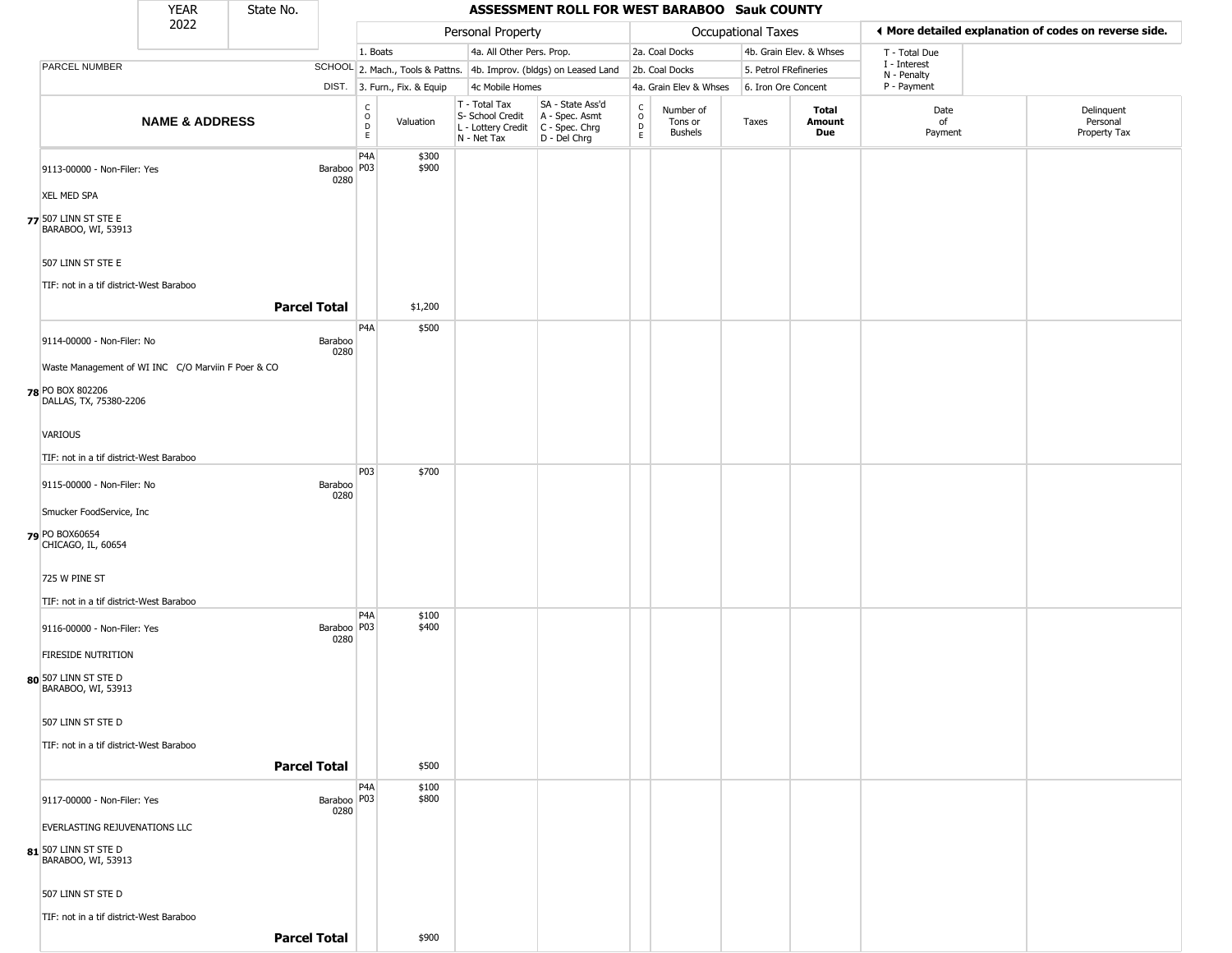|                                                                                                     | <b>YEAR</b>               | State No.           |                       |                         |                              |                                                                        | ASSESSMENT ROLL FOR WEST BARABOO Sauk COUNTY                           |                         |                                        |                           |                               |                             |                                                       |
|-----------------------------------------------------------------------------------------------------|---------------------------|---------------------|-----------------------|-------------------------|------------------------------|------------------------------------------------------------------------|------------------------------------------------------------------------|-------------------------|----------------------------------------|---------------------------|-------------------------------|-----------------------------|-------------------------------------------------------|
|                                                                                                     | 2022                      |                     |                       |                         |                              | Personal Property                                                      |                                                                        |                         |                                        | <b>Occupational Taxes</b> |                               |                             | ◀ More detailed explanation of codes on reverse side. |
|                                                                                                     |                           |                     |                       | 1. Boats                |                              | 4a. All Other Pers. Prop.                                              |                                                                        |                         | 2a. Coal Docks                         |                           | 4b. Grain Elev. & Whses       | T - Total Due               |                                                       |
| <b>PARCEL NUMBER</b>                                                                                |                           |                     |                       |                         |                              |                                                                        | SCHOOL 2. Mach., Tools & Pattns. 4b. Improv. (bldgs) on Leased Land    |                         | 2b. Coal Docks                         |                           | 5. Petrol FRefineries         | I - Interest<br>N - Penalty |                                                       |
|                                                                                                     |                           |                     |                       |                         | DIST. 3. Furn., Fix. & Equip | 4c Mobile Homes                                                        |                                                                        |                         | 4a. Grain Elev & Whses                 |                           | 6. Iron Ore Concent           | P - Payment                 |                                                       |
|                                                                                                     | <b>NAME &amp; ADDRESS</b> |                     |                       | C<br>$\circ$<br>D<br>E  | Valuation                    | T - Total Tax<br>S- School Credit<br>L - Lottery Credit<br>N - Net Tax | SA - State Ass'd<br>A - Spec. Asmt<br>$C - Spec. Chrg$<br>D - Del Chrq | $\frac{c}{0}$<br>D<br>E | Number of<br>Tons or<br><b>Bushels</b> | Taxes                     | <b>Total</b><br>Amount<br>Due | Date<br>of<br>Payment       | Delinguent<br>Personal<br>Property Tax                |
| 9118-00000 - Non-Filer: Yes<br>Lamers Bus Lines of Baraboo                                          |                           |                     | Baraboo   P03<br>0280 | P <sub>4</sub> A        | \$300<br>\$600               |                                                                        |                                                                        |                         |                                        |                           |                               |                             |                                                       |
| 82 202 OLD HWY 33<br>BARABOO, WI, 53913                                                             |                           |                     |                       |                         |                              |                                                                        |                                                                        |                         |                                        |                           |                               |                             |                                                       |
| 202 OLD HWY 33                                                                                      |                           |                     |                       |                         |                              |                                                                        |                                                                        |                         |                                        |                           |                               |                             |                                                       |
| TIF: not in a tif district-West Baraboo                                                             |                           |                     |                       |                         |                              |                                                                        |                                                                        |                         |                                        |                           |                               |                             |                                                       |
|                                                                                                     |                           | <b>Parcel Total</b> |                       |                         | \$900                        |                                                                        |                                                                        |                         |                                        |                           |                               |                             |                                                       |
| 9119-00000 - Non-Filer: No                                                                          |                           |                     | Baraboo<br>0280       | P <sub>4</sub> A<br>P03 | \$45,300<br>\$232,700        |                                                                        |                                                                        |                         |                                        |                           |                               |                             |                                                       |
| ARBY'S SOUTHERN OSTROWSKI ENTERPRISES LLC<br>83 3241 C BUSINESS PARK DR<br>STEVENS POINT, WI, 54482 |                           |                     |                       |                         |                              |                                                                        |                                                                        |                         |                                        |                           |                               |                             |                                                       |
| 325 W PINE ST                                                                                       |                           |                     |                       |                         |                              |                                                                        |                                                                        |                         |                                        |                           |                               |                             |                                                       |
| TIF: not in a tif district-West Baraboo                                                             |                           | <b>Parcel Total</b> |                       |                         | \$278,000                    |                                                                        |                                                                        |                         |                                        |                           |                               |                             |                                                       |
| NO. OF PARCELS 83                                                                                   |                           | <b>TOTALS</b>       |                       |                         | 2,525,900.00                 |                                                                        |                                                                        |                         |                                        |                           |                               |                             |                                                       |